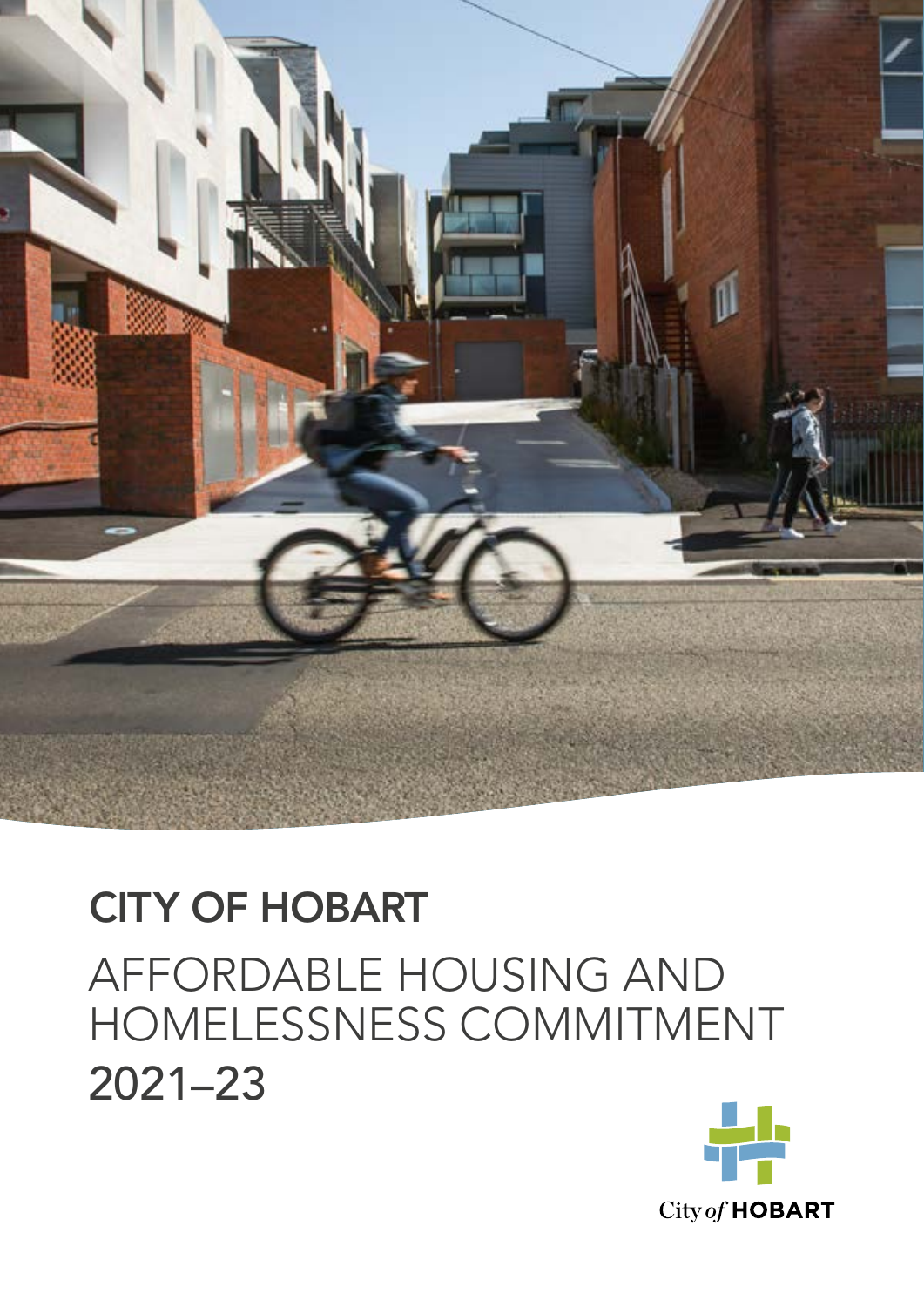## Acknowledgment

In recognition of the deep history and culture of our City, we acknowledge the Tasmanian Aboriginal people as the Traditional Custodians of this land. We acknowledge the determination and resilience of the Palawa people of Tasmania who have survived invasion and dispossession, and continue to maintain their identity, culture and rights.

We recognise that we have much to learn from Aboriginal people who represent the world's oldest continuing culture. We pay our sincere respects to Elders past and present and to all Aboriginal people living in and around Hobart.

## Social Inclusion Policy Statement

In alignment with the Universal Declaration of Human Rights, the Council recognises the fundamental right of every individual to participate socially, culturally, economically, physically, spiritually and politically in society.

The Council acknowledges that each member of the community has their own set of strengths, skills and resources and that the contribution of these is of benefit to the whole community.

The Council recognises that not everyone's experience of our community is the same. We acknowledge the systemic barriers within the built, social and information environment that prevent people from thriving and contributing to society. Barriers include lack

of employment opportunities, poverty, low literacy and numeracy, ill health, intimate and family violence, inadequate support services, stigma and discrimination and lack of housing affordability. These are challenges which the Council is committed to addressing through advocacy, partnership and direct action.

Council commits to building social inclusion and actively reducing discrimination on the ground of any attribute listed under section 16 of the Anti-Discrimination Act 1998. The Council commits to social inclusion and compliance with relevant anti-discrimination legislation in all aspects of council operations including strategic planning, service delivery, communications and design and delivery of public spaces.

A note on language: the organisation's registered business name is 'City of Hobart' and 'Hobart City Council' is our legal name. In this document, the organisation is referred to as the 'City of Hobart' or the 'City' with the exception of the Social Inclusion Policy Statement which, as a formal policy, uses the term 'Council'.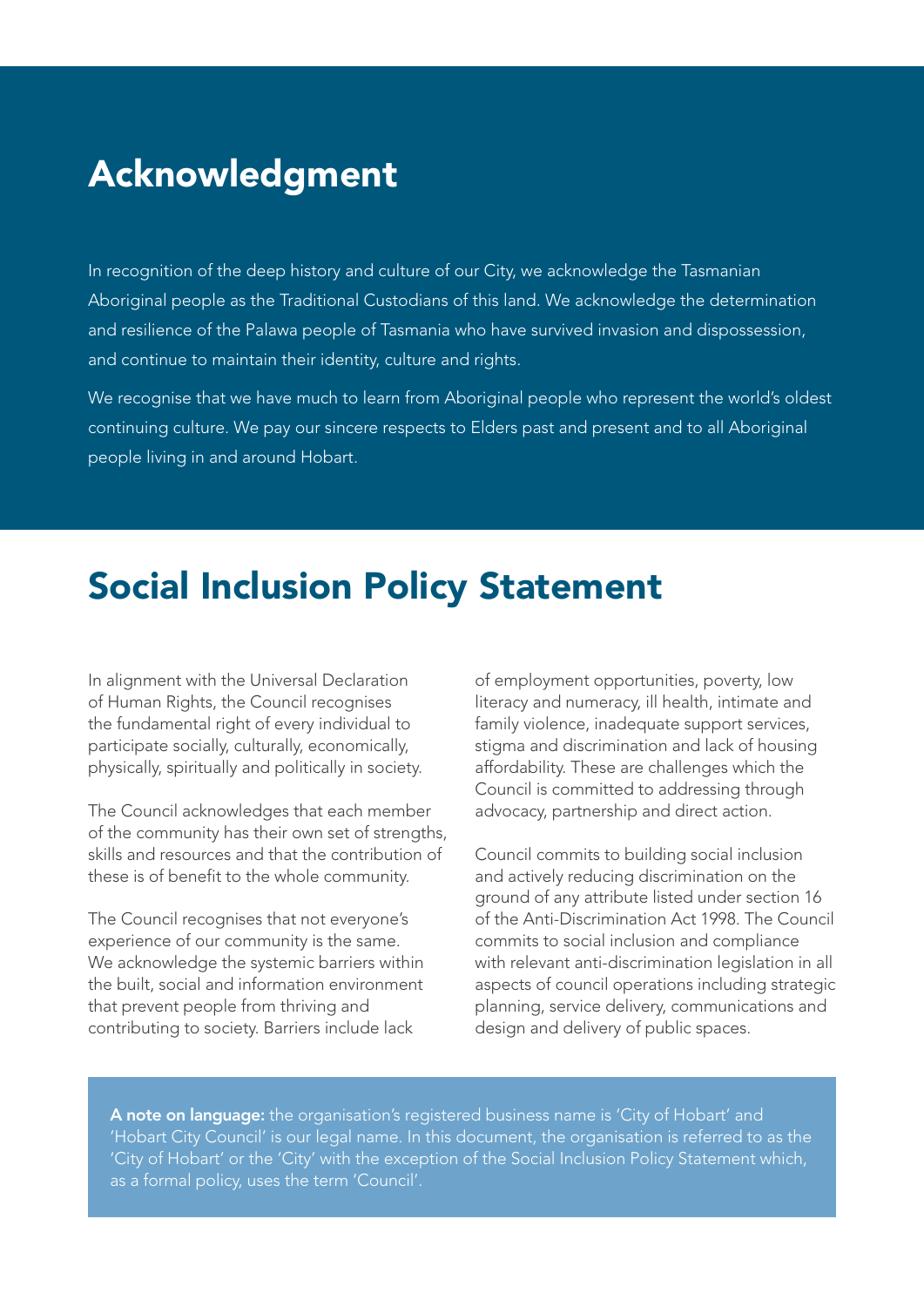## Table of Contents

| 1  |
|----|
| 1  |
| 3  |
| 4  |
| 6  |
| 7  |
| 8  |
| 10 |
| 14 |
| 18 |
| 20 |
| 22 |
|    |

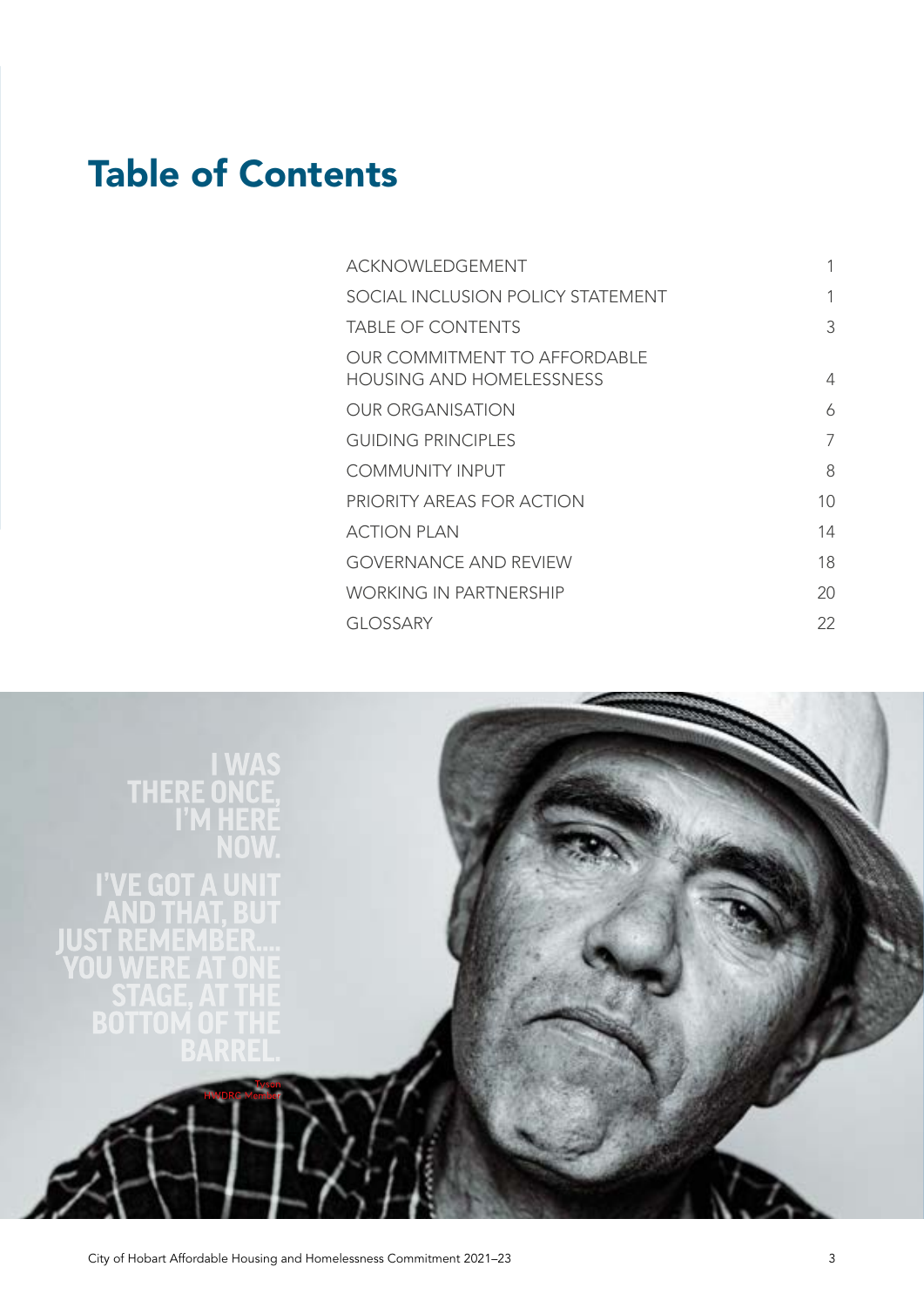## Our Commitment to Affordable Housing and Homelessness

The City of Hobart is committed to building inclusive, strong and healthy communities through the celebration of diversity and participation in community life and by making services, programs and facilities accessible for people of all ages and abilities.

The City continues to be committed to identifying, and to the best of its ability addressing the full diversity of issues in relation to affordable and social housing and homelessness within the city's municipal area.

This Commitment clarifies the City's Role, articulates Priority Areas and identifies specific Actions that the City will continue and/ or initiate to address affordable and social housing and homelessness issues over the next two years.

It builds on the work undertaken by the City through the implementation of the *Housing & Homelessness Strategy 2016-2019 i* .

It should be noted however, that there has been significant change in the housing and homelessness landscape within Hobart and more broadly within Tasmania since the publication of the original Strategy.

A sharp increase in the value of Hobart properties, and subsequent rents, has been fuelled by a lack of supply and an increase in properties being utilised for short stay accommodation. Hobart's property prices rose by 26.82 per cent in the year to September 2021, the largest increase of any Australian capital city<sup>ii</sup>. With a vacancy rate of only 1.4 per cent<sup>iii</sup>, Hobart has the tightest rental market in the country, and on the measure of proportion of rent to income Hobart has become the least affordable Australian capital city for renters<sup>iv</sup>.

Another factor which has an impact on housing is Tasmania's population, which is ageing faster than the Australian average. The proportion of Tasmanians aged over 65 years increased by 3.4 per cent from 2011 to 2016, compared to a 1.7 per cent increase for the whole of Australia. (14 per cent in 2011 to 15.7 per cent in 2016)<sup>v</sup>.

A quarter of the state's population also lives with disability, which is high compared to other states. The proportion of the population living with a disability increases considerably with age. Tasmania also has the highest proportion of people aged 65 years and over with disability (55 per cent) $vi$ .

These factors add further strain on affordable and secure accommodation within Hobart and has created a situation that requires a collaborative, strategic and focused approach. As well as fulfilling its key role as a Planning Authority, this rapid change has required the Council to take a leadership role, by working in greater collaboration with the sector as well as the State and Federal Governments in order to identify the best way forward.

## Local and Regional Strategic Projects/Documents

Recently, a number of key strategic projects have been developed or are currently in development that create the mechanisms for all levels of government to work together, primarily to address housing issues within greater Hobart. These mechanisms include the Hobart City Deal, the Greater Hobart Act, the MetroPlan and the Central Hobart Precinct Plan all of which will influence and shape how the City responds to the emerging issues within the areas of affordable housing and homelessness.

These strategic and regional projects and approaches support high level structural and administrative change, particularly in relation to regional housing supply, planning legislation, transport as well as settlement strategy, physical infrastructure, and the delivery of affordable housing.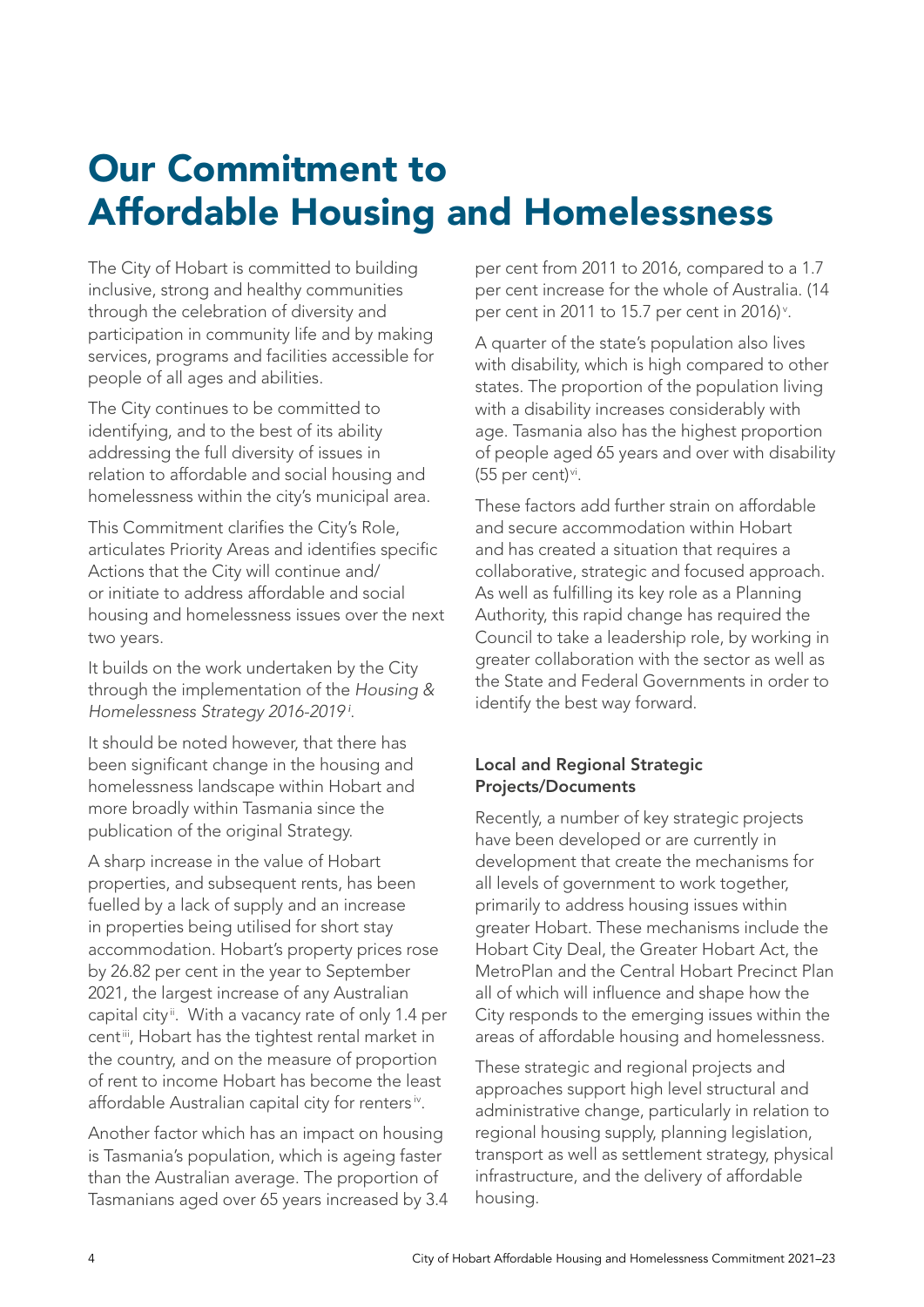Most of the homelessness actions in this commitment are locally focused and will have a direct impact on members of the Hobart community who are experiencing homelessness. These actions aim to facilitate and support initiatives by local providers.

- i City of Hobart Housing & Homelessness Strategy 2016–19. [https://www.hobartcity.com.au/Council/](https://www.hobartcity.com.au/Council/Strategies-and-plans/Housing-and-Homelessness-Strategy) [Strategies-and-plans/Housing-and-Homelessness-](https://www.hobartcity.com.au/Council/Strategies-and-plans/Housing-and-Homelessness-Strategy)**[Strategy](https://www.hobartcity.com.au/Council/Strategies-and-plans/Housing-and-Homelessness-Strategy)**
- ii Core Logic (2021). Core Logic Home Property Value Index – Monthly Indices. Accessed 29 September 2021. Retrieved from: [https://www.corelogic.com.au/](https://www.corelogic.com.au/research/monthly-indices) [research/monthly-indices](https://www.corelogic.com.au/research/monthly-indices)
- iii Place Design Group (2019). Toward Infill Housing Development. Report. Tasmanian Department of State Growth. [https://www.stategrowth.tas.gov.](https://www.stategrowth.tas.gov.au/__data/assets/pdf_file/0019/216172/Toward_Infill_Housing_Development.pdf) au/ data/assets/pdf file/0019/216172/Toward [Infill\\_Housing\\_Development.pdf](https://www.stategrowth.tas.gov.au/__data/assets/pdf_file/0019/216172/Toward_Infill_Housing_Development.pdf)
- iv [https://www.sgsep.com.au/maps/thirdspace/](https://www.sgsep.com.au/maps/thirdspace/australia-rental-affordability-index/) [australia-rental-affordability-index/](https://www.sgsep.com.au/maps/thirdspace/australia-rental-affordability-index/)
- v [https://www.cotatas.org.au/wp-content/uploads/](https://www.cotatas.org.au/wp-content/uploads/sites/3/2019/02/1.-Tasmanias-Ageing-Population.pdf) [sites/3/2019/02/1.-Tasmanias-Ageing-Population.](https://www.cotatas.org.au/wp-content/uploads/sites/3/2019/02/1.-Tasmanias-Ageing-Population.pdf) [pdf](https://www.cotatas.org.au/wp-content/uploads/sites/3/2019/02/1.-Tasmanias-Ageing-Population.pdf)
- vi [https://www.hobartcity.com.au/Community/](https://www.hobartcity.com.au/Community/Community-programs/Equal-access) [Community-programs/Equal-access](https://www.hobartcity.com.au/Community/Community-programs/Equal-access)

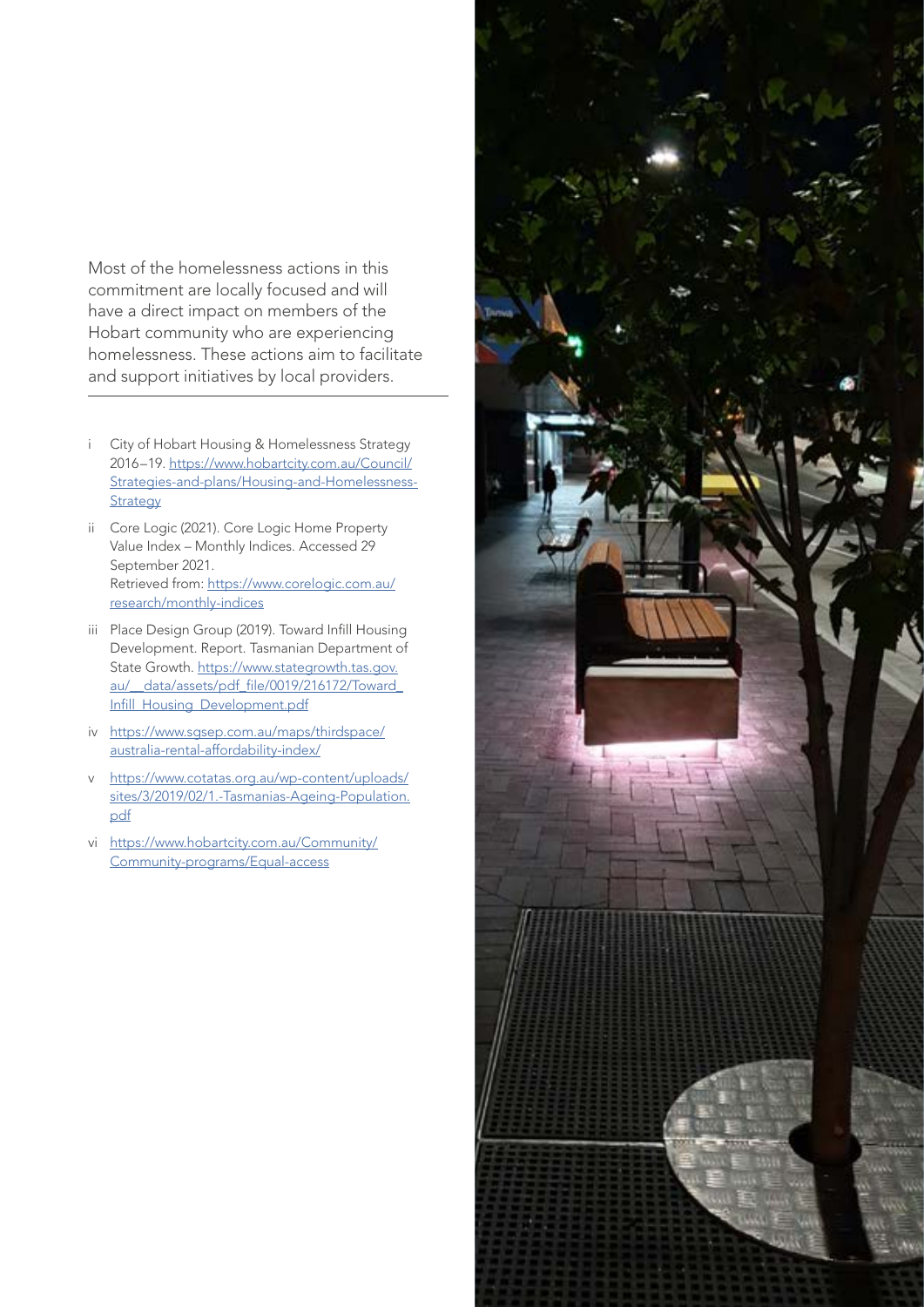## **Our Organisation**

## CITY OF HOBART MISSION

Working together to make Hobart a better place for the community.

The Affordable Housing and Homelessness Commitment strongly aligns with the broader strategic framework of the organisation and responds directly to the Community Vision and Strategic Plan. Hobart: A City for All, the City of Hobart's Community Inclusion and Equity Framework, describes the City's approach and role. The commitment directs the actions of the organisation that were identified by the community in creating a city for all and provides the framework that underpins our work within the areas of affordable and social housing and homelessness. This commitment in turn guides action within specific annual and unit plans within the organisation.

# COMMUNITY VISION Capital City Strategic Plan Annual and Unit Plans Community Inclusion and Equity Framework Affordable Housing and Homelessness Commitment

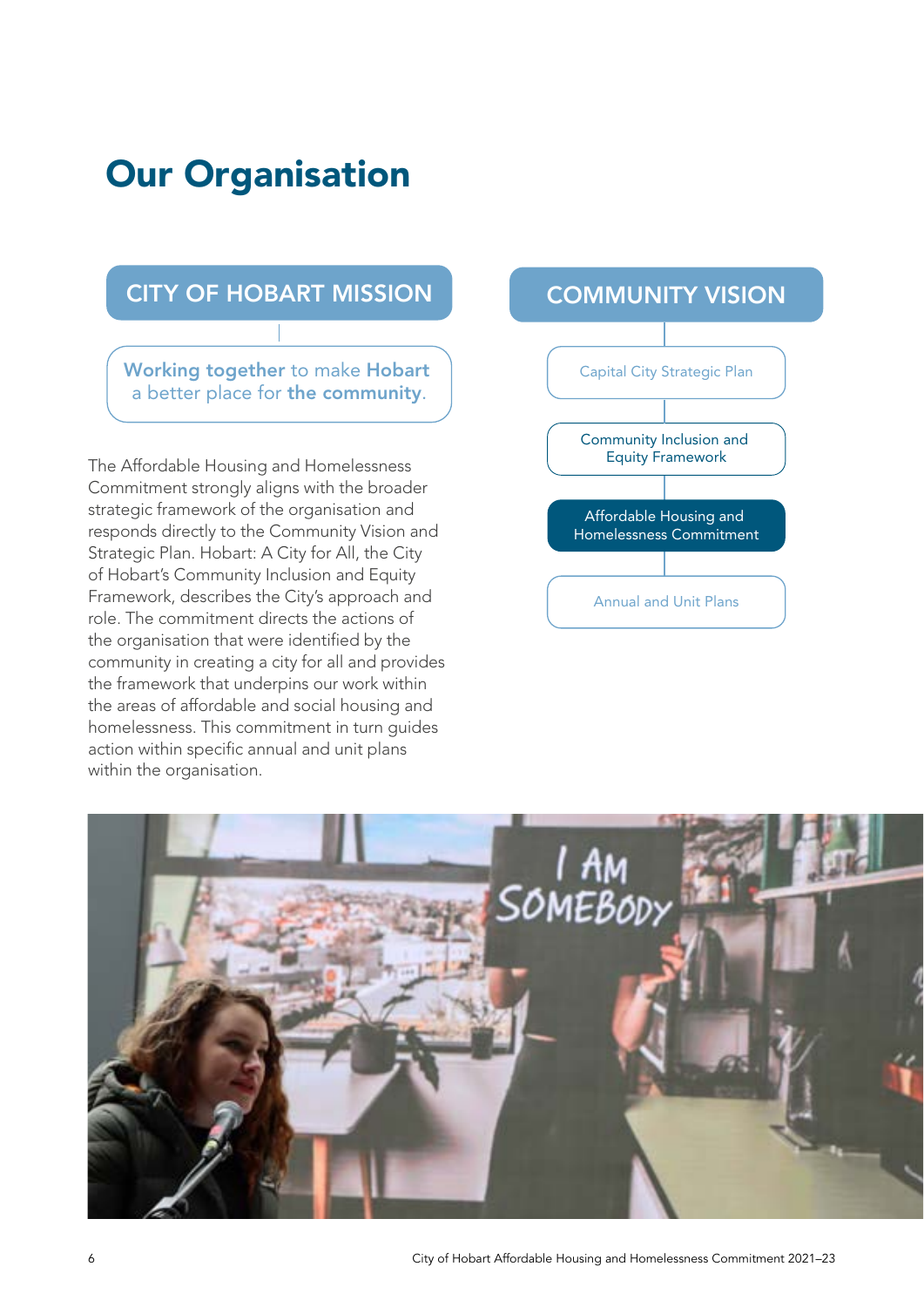## Guiding Principles

*Hobart: A community vision for our island capital*, articulates the kind of future the Hobart community would like to see and forms the guiding document for the City of Hobart's strategic plan.

The vision reflects the community's expectation for action in relation to the areas of affordable and social housing and homelessness in the city, and provides a strong mandate for delivery of this Affordable Housing and Homelessness Commitment.

This commitment has been developed to respond directly to the following aspirations set out in the community vision and strategic plan:

We all have access to an affordable home.

Vision Pillar 7.1

Work in collaboration with government bodies and the not-for-profit sector to identify and address issues of homelessness and housing affordability, diversity and supply.

Strategic Outcome 7.1.1

Advocate for people at risk of housing stress and homelessness.

Strategic Outcome 7.1.2

Encourage recognition and understanding of the issues that contribute to homelessness and develop effective partnerships to enhance interactions with homeless people.

Strategic Outcome 7.1.3

Housing is affordable, and none of us experiences housing stress.

Vision Pillar 7.1.4

Advocate for the increased supply of social housing to be delivered through a range of supported accommodation models.

Strategic Outcome 7.1.4

We have housing available for those of us experiencing disadvantage. We cater for vulnerability. Social housing is part of, not separate from, the communities, services and access that are everyone's right.

Vision Pillar 7.1.5

Advocate for legislative and other tools that support social and affordable housing.

Strategic Outcome 7.1.5

Our infrastructure, services and other aspects of our built environment support equal access for all.

Vision Pillar 7.3.2

Identify those people in the community who are most disadvantaged, excluded and vulnerable and develop appropriate initiatives to address their issues, in partnership with stakeholders.

Vision Pillar 2.2.6

Deliver and support initiatives, activities and programs that build community resilience, wellbeing and safety.

Vision Pillar 2.4.6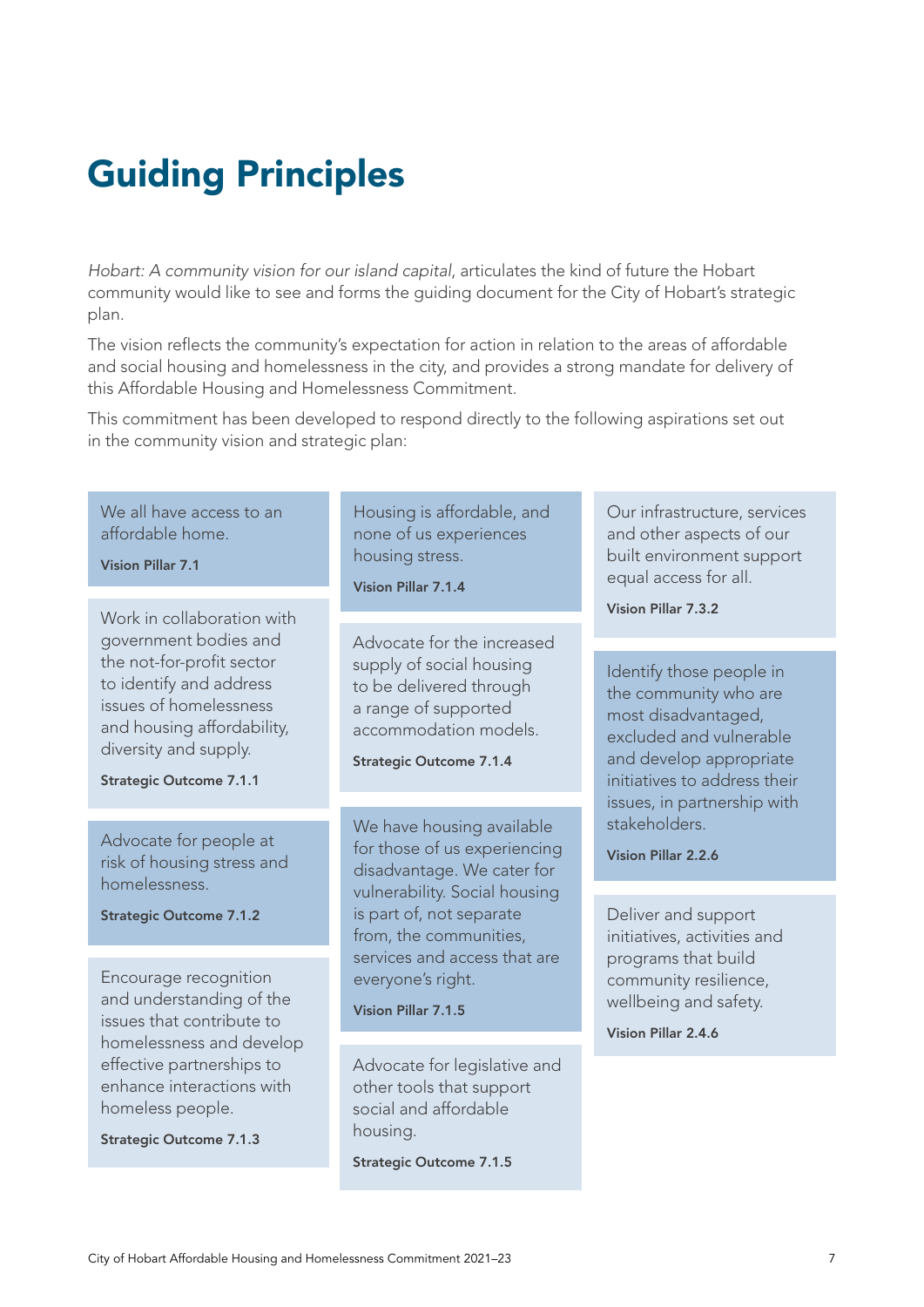## Community Input

The Housing and Homelessness Commitment has been developed in response to aspirations of our community, specific engagement from the *Hobart: A City for All, Inclusion and Equity Framework* and targeted consultation and research resulting in the development of detailed action plans that provide specific direction to assist the City in building an equitable and inclusive community.

In direct response to all that we have heard from our community, from the Community Vision and Capital City Strategic Plan, and detailed during the engagement process, the Affordable Housing and Homelessness Commitment is aligned with a focus on the outcomes under Pillar 2: Community inclusion, participation and belonging and Pillar 7: Built environment.

During the engagement period, the context for discussion included the City's current level of resourcing, current financial constraints, the activities currently being undertaken by the City of Hobart, and the City's social inclusion roles. Extensive engagement with the sector, external reference groups and internal engagement was undertaken during 2020 and 2021.

This included targeted community workshops with community and housing sector groups; focus groups with people with a lived experience of housing stress and homelessness; surveys from the broader Hobart community; City of Hobart employees and Elected Members.

Feedback from these engagement opportunities has informed the approach, format and content of the Affordable Housing and Homelessness Commitment. We will deliver on these priorities through a variety of projects, initiatives, and partnerships as outlined in the Action Plan (on pages 14-17) of this commitment.

### WHAT WE HEARD:

Participants strongly encouraged the City to outline its role within the context of affordable housing and homelessness, in addition to expanding on our priority focus areas and actions associated with this commitment.

The engagement process identified ongoing and emerging issues within these areas and resulted in short and long-term actions for us to deliver, with consideration given to our roles, resources and opportunities for collaboration with other sector, government agencies and peak bodies. As a result of this feedback and research, the following key themes were identified:

- Affordable Housing is a key issue in Hobart and there currently isn't enough affordable housing for Hobart's residents. The Council could consider planning/development decisions that increase affordable and social housing.
- Homelessness is a significant issue in Hobart that needs to be addressed. In particular the City has been asked to examine the growing acceptance of homeless culture in Hobart and opposition within local communities towards housing developments to support people in need. The City could consider actions to mitigate often related issues, such as domestic violence and social isolation, which may lead to homelessness.
- Actions within the commitment need to be targeted, specific and measurable in order to better address the housing and homelessness issues in Hobart. These actions need to have sufficient and dedicated resourcing allocated to them in order to succeed.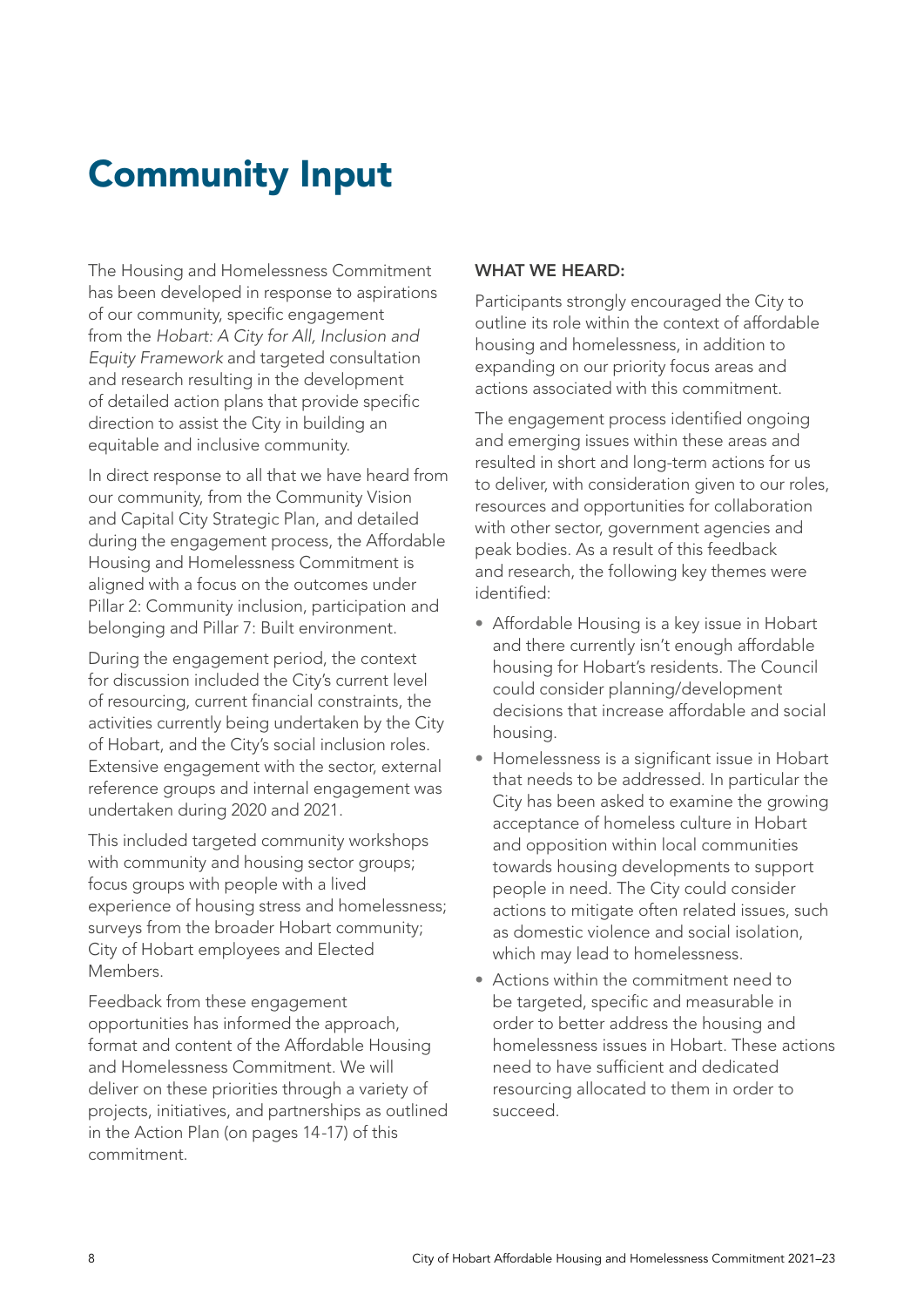• Changes to land use regulation such as zoning and planning schemes were seen as critical mechanisms for affecting change in addressing a lack of affordable and social housing, and subsequent homelessness. The most effective change that the City can make to housing affordability is likely through changes to policy that concern development projects, delivered through the City's role as a Planning Authority.

There was a strong collective preference (from groups and individuals involved throughout the engagement process) in favour of retaining elements of the Housing & Homelessness Strategy 2016-19, including defining its role and priority areas for action.

The City of Hobart will continue to play the following key roles in addressing affordable and social housing and homelessness issues:

## ADVOCATE

The City will collaborate with business, community and the sector to advocate for positive change, where appropriate, in order to address local and regional affordable, social housing and homelessness issues.

## **COMMUNICATE**

The City will identify, collect and disseminate relevant information and resources that promote greater understanding of local, regional and national affordable, social housing and homelessness issues.

### **CONNECT**

The City will bring business, community, government and the sector together to create and strengthen relationships in order to address local and regional affordable, social housing and homelessness issues.

## **FACILITATE**

The City will facilitate, promote and support business, community and government initiatives in order to address local and regional affordable, social housing and homelessness issues.

## LEAD

The City will continue to be a leader in identifying, promoting, coordinating, and delivering actions in order to address local and regional affordable, social housing and homelessness issues.

### MANAGE

The City will focus its strategic planning, resources, infrastructure and facilities in order to address local and regional affordable, social housing and homelessness issues.

### PLANNING AUTHORITY

The City will utilise opportunities as the local planning authority to maximise appropriate and equitable housing developments that meet community need and aspiration.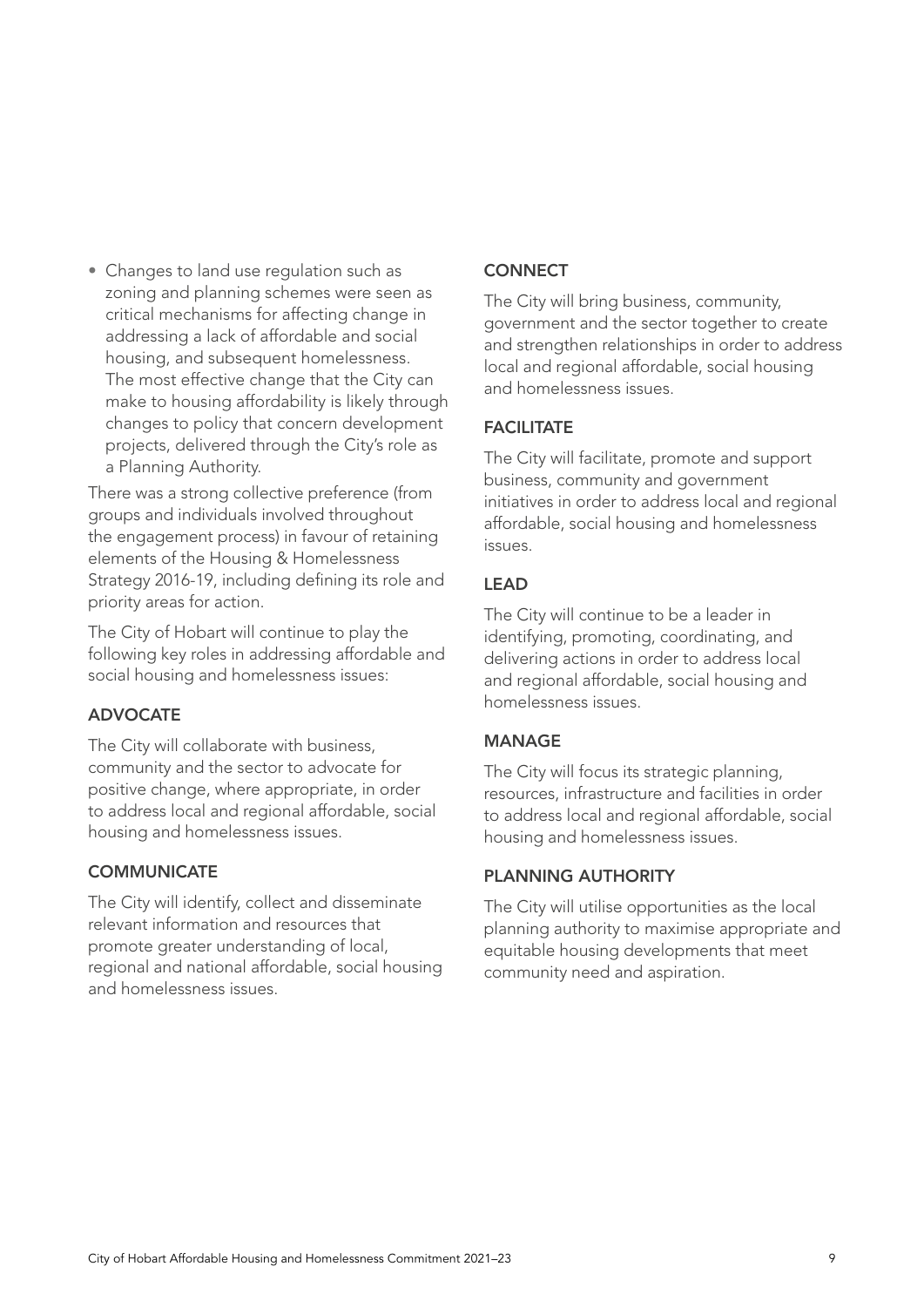## Priority Areas for Action

In alignment with the Capital City Strategic Plan and Community Inclusion and Equity Framework, the City of Hobart commits to actions under the following four priority areas:



## **PARTICIPATION** AND ACCESS

## STRATEGIC PLAN OUTCOME 2.2

Hobart is a place where diversity is celebrated and everyone can belong, and where people have opportunities to learn about one another and participate in city life.

The City will focus resources to ensure that public spaces and infrastructure provide the best possible benefit for all community members, including people experiencing homelessness. The City will support opportunities for adaptive re-use of sites and encourage best practice in urban design that is inclusive and environmentally sustainable.

Examples include providing and promoting appropriate public infrastructure for people experiencing homelessness, such as showers, water bubblers / refill station, recharge stations for mobile phones; collaborating with community services and programs such as Street to Home and Orange Sky Laundry that provide support to people without a home living in Hobart's public spaces.



## WELLBEING AND KNOWLEDGE

STRATEGIC PLAN OUTCOME 2.3

Hobart communities are active, healthy and engaged in lifelong learning.

The City will focus on the delivery and support of community education and awareness raising campaigns, programs and projects in relation to affordable and social housing and homelessness that also promote celebration, diversity and social connection.

Examples include supporting Housing with Dignity Reference Group members to deliver a range of programs, projects and advocacy initiatives including the "I am Somebody" project as well as providing the Hobart Helps Card, which provides information on local homelessness and social support services within Hobart.

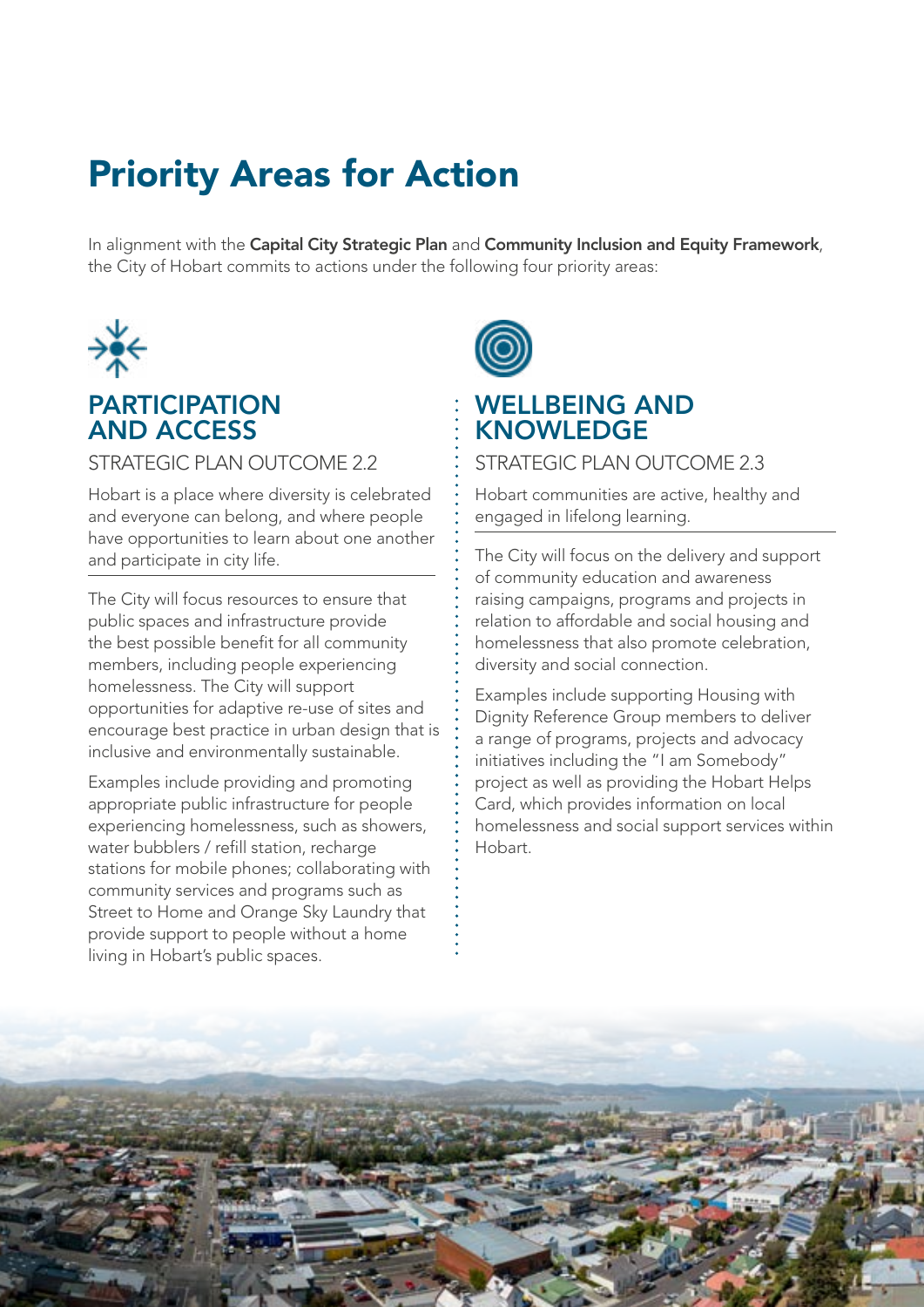

## SAFETY AND RESILIENCE

STRATEGIC PLAN OUTCOME 2.4

Hobart communities are safe and resilient, ensuring people can support one another and flourish in times of hardship.

The City will support and where necessary facilitate city activation projects and programs that encourage community ownership, identity and cohesion in order to maximise participation in community life, facilitate community safety and increase social interaction.

Examples include supporting community initiated services such as Food Not Bombs, Dining with Friends, King's Diner, Pets in the Park and Circle of Love and Care through the provision of free venue use as well as providing relevant training and information to support City of Hobart 'front line' employees coming into contact with rough sleepers.



## PLANNING AND PARTNERSHIPS

STRATEGIC PLAN OUTCOME 7.3

Infrastructure and services are planned, managed and maintained to provide for community wellbeing.

The City will evolve and respond to community aspiration and need in relation to housing. This includes both the control of existing and new development as well as strategic planning to ensure that resources are carefully managed to match current and future community needs and expectations. We will continue to develop partnerships and work collaboratively with other levels of government, neighbouring councils, housing peak bodies, investors as well as social housing providers, educational, community and voluntary organisations in order to in address the lack of affordable and social housing and supporting people without a home.

Examples include supporting Community Housing Providers to build affordable and social housing, advocating to the State Government for planning changes in relation

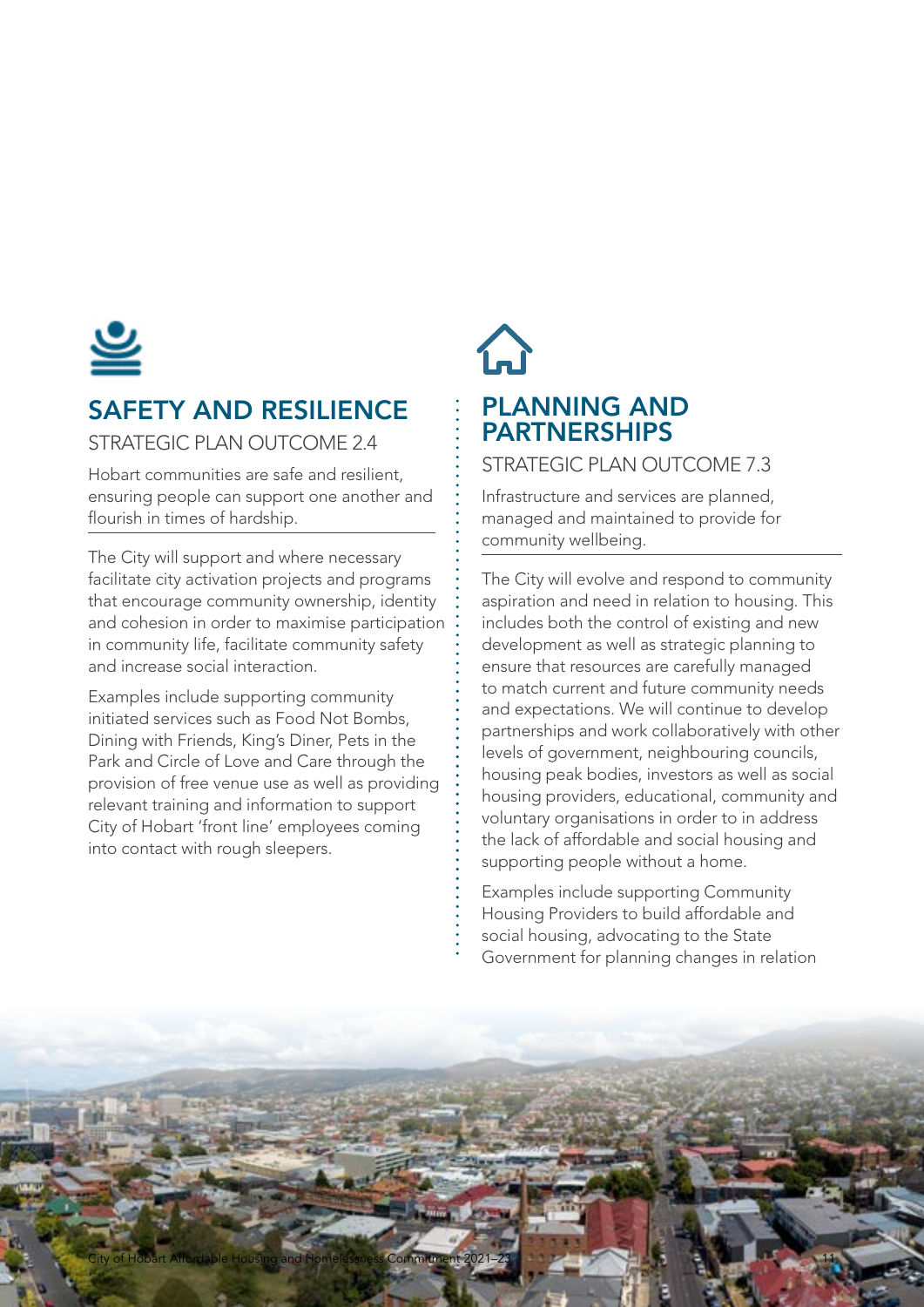with the University of Tasmania to identify and support opportunities for affordable and social housing inclusion within City and Sandy Bay campus accommodation developments. to short stay accommodation and mandatory inclusionary zoning, as well as working to increase housing choice as part of the Hobart City Deal; coordinating the Greater Hobart Homelessness Alliance, which includes State and Local Government representatives as well representative from the housing and homelessness sector; participating in the Council of Capital City Lord Mayors (CCCLM) on activities relating to affordable and social housing and homelessness; collaborating

These priority areas are used to structure our actions in support of affecting positive change within the areas of affordable housing and homelessness and commit to addressing and promoting the City's role through advocacy, partnership and direct action.

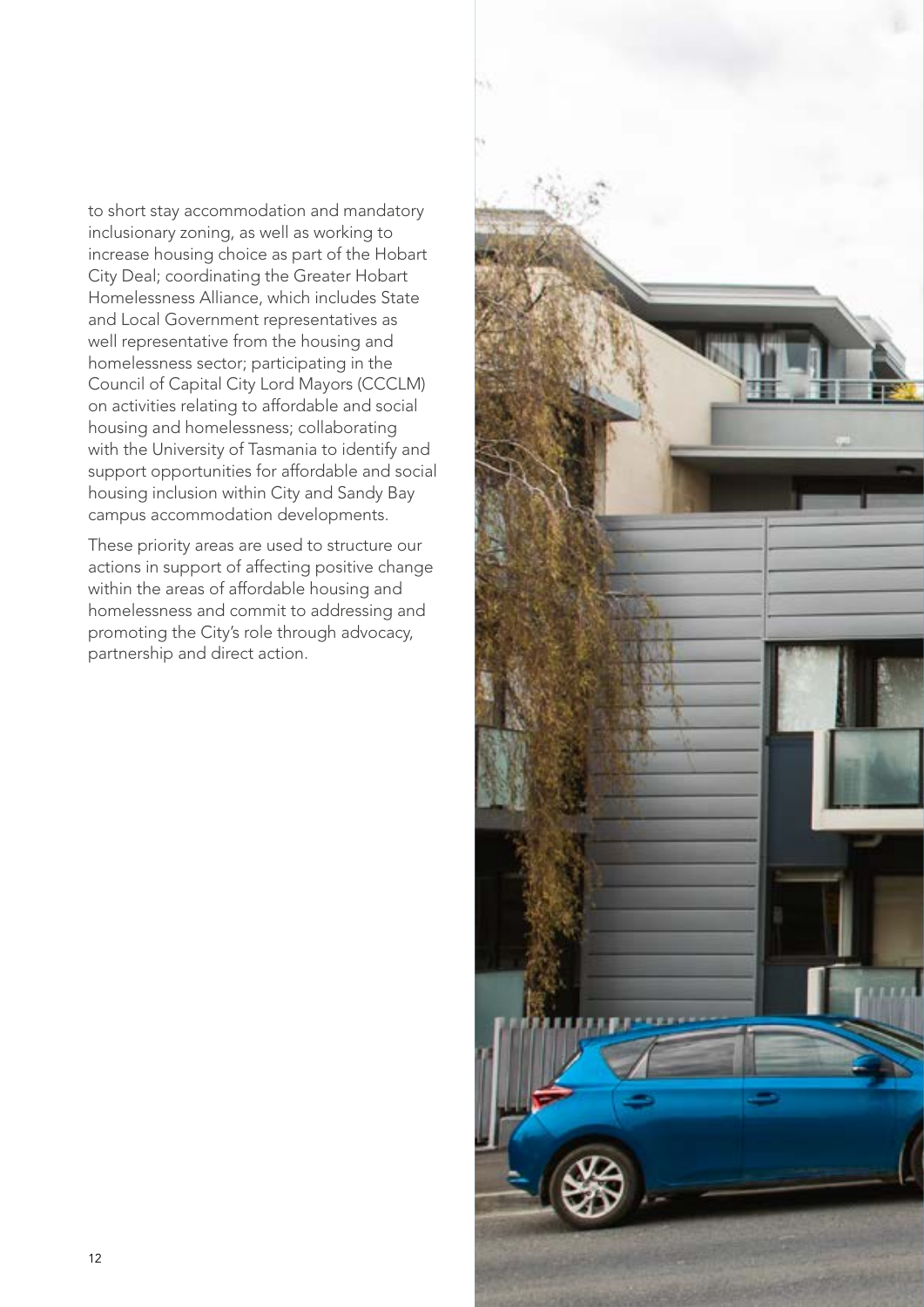

City of Hobart Affordable Housing and Homelessness Commitment 2021–23 13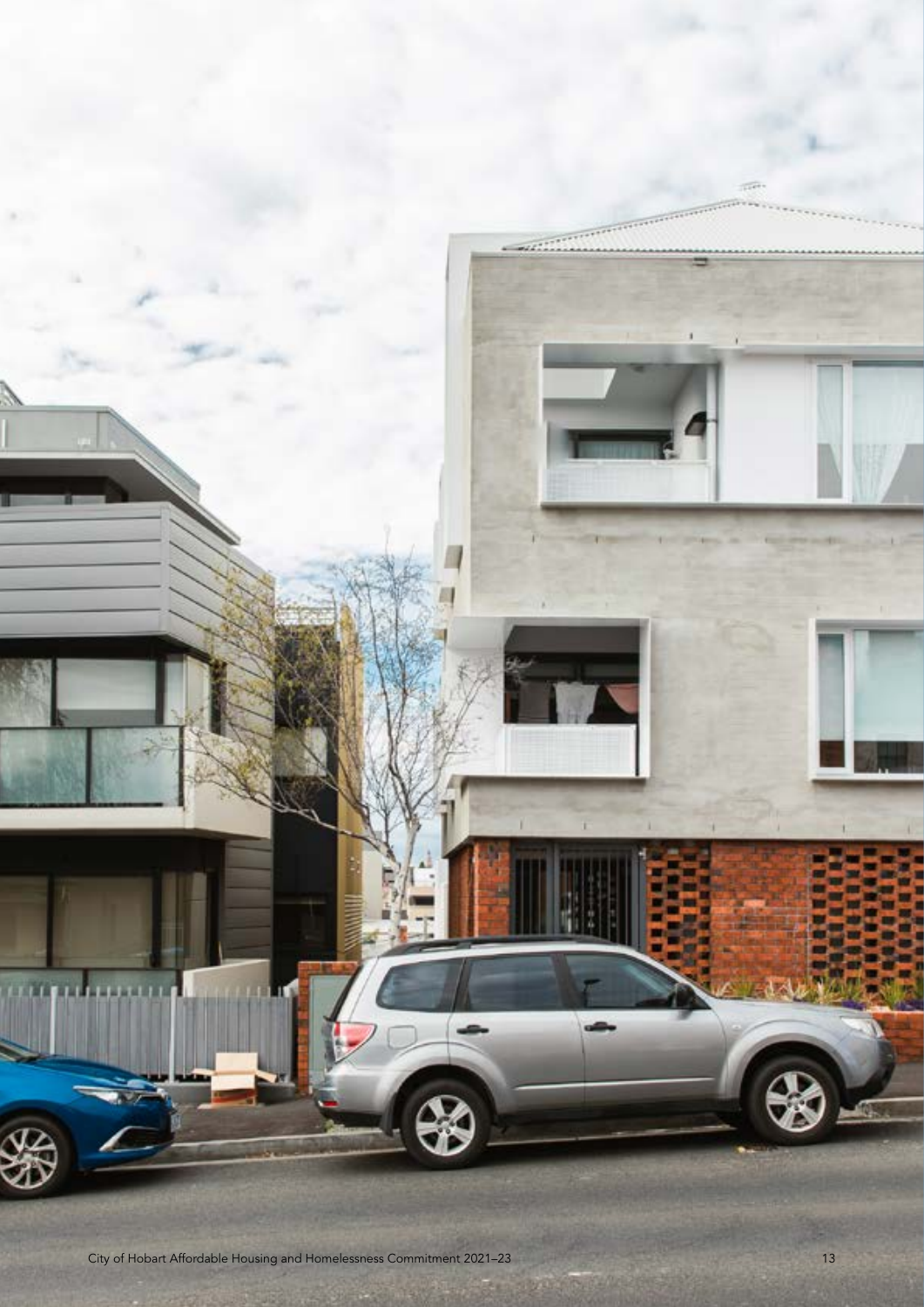## Action Plan

The City is committed to the following actions, noting that actions have been allocated for Affordable Housing actions and separately for Homelessness actions. It should be further noted that some actions are already underway or ongoing.

Any new actions that fall directly within the City's area of responsibility, and delivered with the

current resources, are planned to be completed within the two year life of this commitment.

The regional strategic actions are to be delivered in partnership with other agencies. These actions typically have a longer time frame for delivery, and will be progressed during the period of the commitment, although not necessarily completed.

| <b>Current and Continuing Affordable Housing Actions</b>                                                                                                                                                                                                                                                       | <b>Priority Areas</b><br>for Action |
|----------------------------------------------------------------------------------------------------------------------------------------------------------------------------------------------------------------------------------------------------------------------------------------------------------------|-------------------------------------|
| Contribute to the development and review of State Government strategies, plans<br>and legislative frameworks such as Tasmania's Affordable Housing Strategy,<br>Southern Tasmanian Regional Land Use Strategy 2010-2035 and the development<br>of the Tasmanian Housing Strategy.                              | <b>Planning and Partnerships</b>    |
| Actively participate in regional strategic projects in collaboration with Federal<br>Government, State Government and other councils including The Hobart City Deal,<br>The MetroPlan and the Greater Hobart Act.                                                                                              | <b>Planning and Partnerships</b>    |
| Develop and deliver the Central Hobart Precinct Plan in partnership with the<br>Tasmanian Government.                                                                                                                                                                                                          | <b>Planning and Partnerships</b>    |
| Coordinate and facilitate the Greater Hobart Homelessness Alliance - a greater<br>Hobart forum of State and Local Government representatives and representatives<br>from the housing and homelessness sector.                                                                                                  | <b>Planning and Partnerships</b>    |
| Maintain membership of Shelter Tasmania and support for the affordable/ social<br>housing and homelessness sector.                                                                                                                                                                                             | <b>Planning and Partnerships</b>    |
| Investigate ways to support developers, including Community Housing Providers<br>(CHPs), to build affordable and social housing that includes the construction of best<br>practise affordable social housing rental homes within Hobart through incentives<br>and other relevant mechanisms where appropriate. | <b>Planning and Partnerships</b>    |
| Advocate to the Minister for Planning for changes to the policy position on Short<br>Stay Accommodation in the State Planning Provisions with a view to ease pressure<br>on housing affordability.                                                                                                             | <b>Planning and Partnerships</b>    |
| Participate in the Council of Capital City Lord Mayors (CCCLM) on activities relating<br>to affordable and social housing and homelessness.                                                                                                                                                                    | <b>Planning and Partnerships</b>    |
| Facilitate forums and workshops on relevant topics that provide information and<br>contribute to a greater understanding of matters relating to affordable/ social<br>housing and homelessness.                                                                                                                | <b>Wellbeing and Knowledge</b>      |
| Annually monitor housing and short stay accommodation approvals to establish<br>progress against the policy objectives of the Southern Tasmanian Regional Land Use<br>Strategy and MetroPlan to determine if policy settings need changing.                                                                    | <b>Planning and Partnerships</b>    |
| Advocate for Universal Design in all large housing developments in order to ensure<br>that new housing developments meet Australian standards on housing accessibility.                                                                                                                                        | <b>Participation and Access</b>     |
| Consider appropriate general rate exemptions, as provided for in the Local<br>Government Act 1993, for eligible charitable organisations providing social<br>and affordable housing, retirement living and aged care.                                                                                          | <b>Planning and Partnerships</b>    |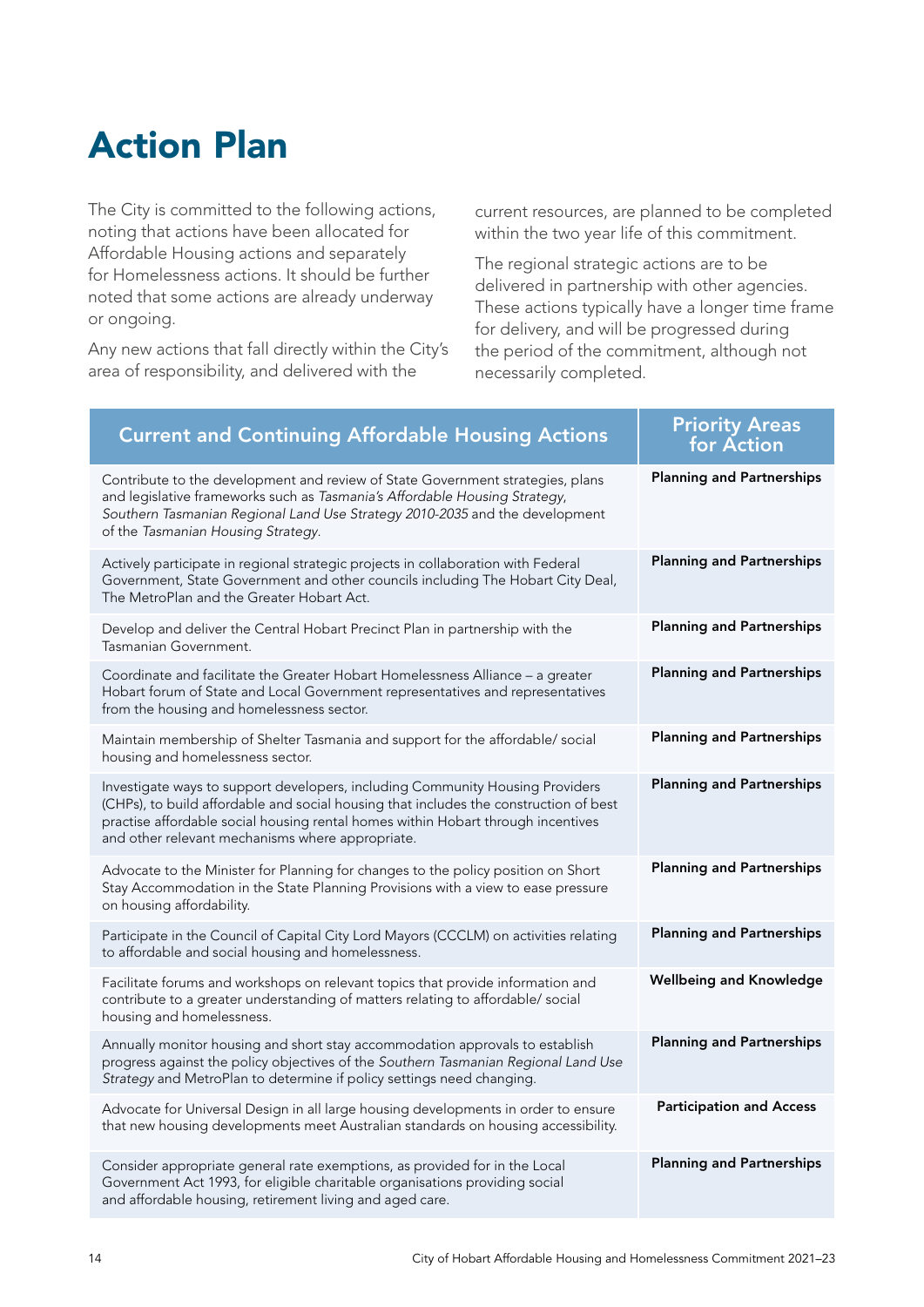| <b>New Affordable Housing Actions</b>                                                                                                                                                                                                                                                                                                                                                                                                                                                                          | <b>Priority Areas</b><br>for Action |
|----------------------------------------------------------------------------------------------------------------------------------------------------------------------------------------------------------------------------------------------------------------------------------------------------------------------------------------------------------------------------------------------------------------------------------------------------------------------------------------------------------------|-------------------------------------|
| Collaborate with the University of Tasmania to identify and support opportunities<br>for affordable and social housing inclusion within city and Sandy Bay campus<br>accommodation developments.                                                                                                                                                                                                                                                                                                               | <b>Planning and Partnerships</b>    |
| Collaborate with the University of Tasmania regarding all aspects of the university's<br>move into central Hobart, with a particular focus on the accommodation and social<br>integration of students.                                                                                                                                                                                                                                                                                                         | <b>Safety and Resilience</b>        |
| Progress actions through relevant specific strategic and structural mechanisms such<br>as the MetroPlan in relation to;<br>Inclusionary zoning<br>Infill housing<br>$\bullet$                                                                                                                                                                                                                                                                                                                                  | <b>Planning and Partnerships</b>    |
| Progress the objectives of the Central Hobart Precinct Plan, including;<br>Planning scheme amendments<br>Streetscape improvements<br>$\bullet$<br>Road usage changes<br>$\bullet$<br>Capital works projects<br>$\bullet$<br>Recommendations for further studies, new strategies or policies<br>$\bullet$<br>Recommendations for implementation plans and targets<br>$\bullet$<br>Public education programs<br>$\bullet$<br>Partnerships with other agencies<br>$\bullet$<br>Advocating for change<br>$\bullet$ | <b>Planning and Partnerships</b>    |
| Progress Council's directive in relation to short stay accommodation including<br>working with the private sector and all levels of government to advocate for changes<br>that increase housing/rental affordability.                                                                                                                                                                                                                                                                                          | <b>Planning and Partnerships</b>    |
| Progress preparation of the Apartment Code through the State Planning Provisions<br>to provide greater certainty for developers, proponents, and the community when<br>undertaking developments including the conversion of existing buildings/sites such<br>as warehousing to housing.                                                                                                                                                                                                                        | <b>Planning and Partnerships</b>    |
| Advocate for legislative change for inclusionary zoning to be available through the<br>planning system                                                                                                                                                                                                                                                                                                                                                                                                         | <b>Planning and Partnerships</b>    |
| Facilitate opportunities for increasing housing choice along the Northern Transport<br>Corridor through the Hobart City Deal.                                                                                                                                                                                                                                                                                                                                                                                  | <b>Planning and Partnerships</b>    |
| Investigate waiving planning and building permit application fees for CHPs or<br>private developers that include a minimum proportion of affordable and social<br>housing, including non-profit rental housing, supportive housing, and other forms of<br>rental housing where affordability is secured for a minimum of 20 years.                                                                                                                                                                             | <b>Planning and Partnerships</b>    |
| Consider the option to develop separate commitments for Housing and<br>Homelessness when a document review is undertaken.                                                                                                                                                                                                                                                                                                                                                                                      | <b>Planning and Partnerships</b>    |
| Audit and review Council land/air rights suitable for social and/or affordable housing<br>developments.                                                                                                                                                                                                                                                                                                                                                                                                        | <b>Planning and Partnerships</b>    |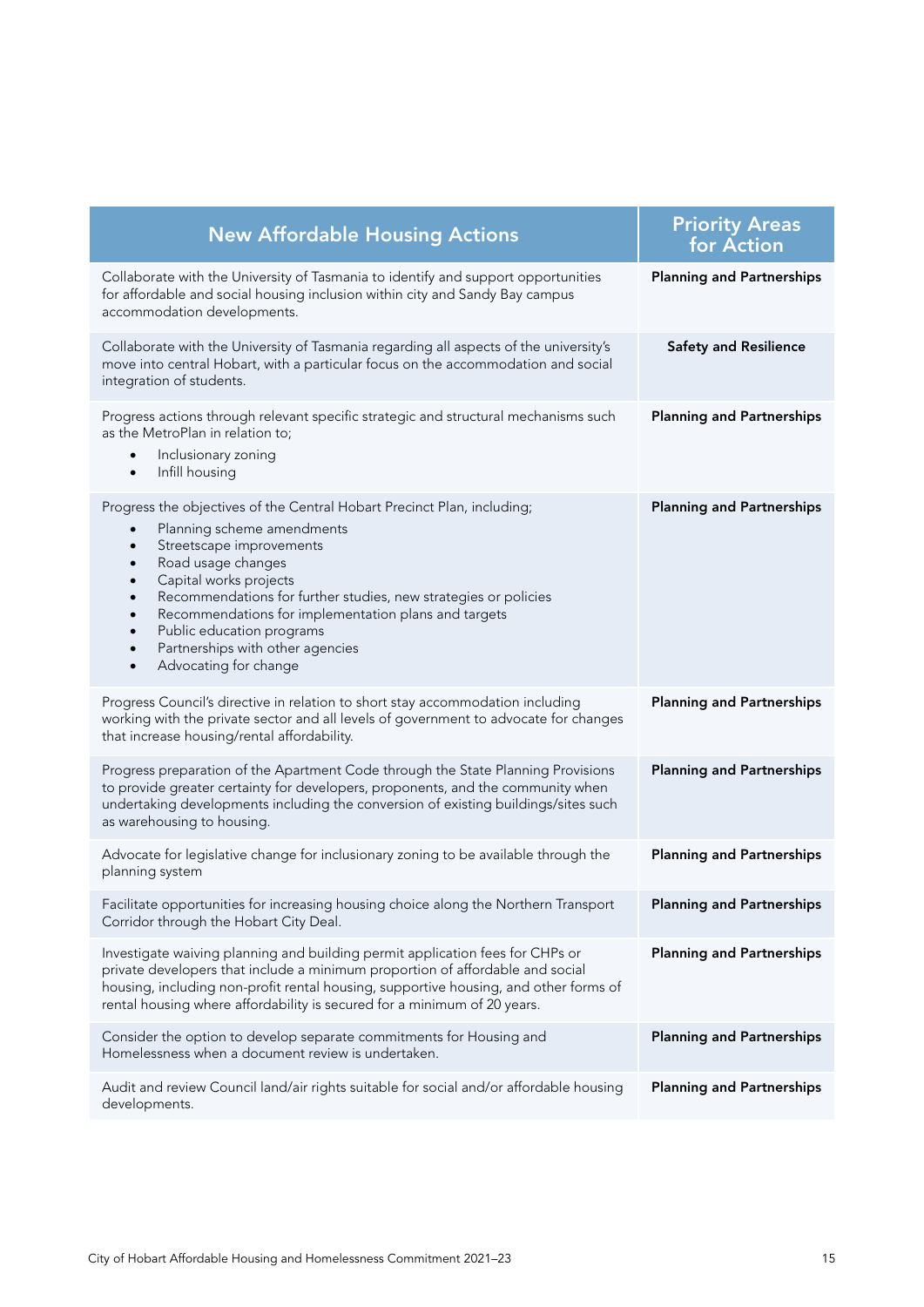| <b>Current and Continuing Homelessness Actions</b>                                                                                                                                                                                                                                                         | <b>Priority Areas</b><br>for Áction |
|------------------------------------------------------------------------------------------------------------------------------------------------------------------------------------------------------------------------------------------------------------------------------------------------------------|-------------------------------------|
| Coordinate the Housing With Dignity Reference Group - a consultative group of<br>people with a lived experience of housing stress or homelessness.                                                                                                                                                         | <b>Planning and Partnerships</b>    |
| Support the Housing with Dignity Reference Group members to deliver a range<br>of programs, projects and advocacy initiatives including the "I am Somebody"<br>project.                                                                                                                                    | <b>Safety and Resilience</b>        |
| Support community initiated services such as Food Not Bombs, Dining with<br>Friends, King's Diner, Pets in the Park and Circle of Love and Care through the<br>provision of free venue use.                                                                                                                | <b>Safety and Resilience</b>        |
| Deliver and support events and activities that highlight community issues within<br>Homelessness Week and Anti-Poverty Week.                                                                                                                                                                               | <b>Wellbeing and Knowledge</b>      |
| Facilitate training and professional development for City of Hobart employees -<br>provide relevant training and information to support those who may come into<br>contact with rough sleepers.                                                                                                            | <b>Wellbeing and Knowledge</b>      |
| Provide the Hobart Helps Card with information on local homelessness and social<br>support services within Hobart for distribution through public transport providers<br>and community and sector venues.                                                                                                  | <b>Wellbeing and Knowledge</b>      |
| Maintain dedicated homeless initiative budget allocations in order to support<br>homelessness initiatives and projects prioritised by the homelessness sector - such<br>as engaging St Vincent de Paul Society to supply the Homelessness Survival Packs<br>to front-line organisations.                   | <b>Safety and Resilience</b>        |
| Participate in regional sector forums, such as the Homelessness Services Southern<br>Forum to collect and compare data, share information and consult with the<br>homelessness sector in the Hobart region.                                                                                                | <b>Planning and Partnerships</b>    |
| Provide and promote appropriate public infrastructure for people<br>experiencing homelessness, in particular showers, water bubblers / refill station,<br>recharge stations for mobile phones and Wi-Fi hot spots and ensure inclusion of<br>additional facilities in any new City of Hobart developments. | <b>Participation and Access</b>     |
| Actively participate on the Council of Capital City Lord Mayors (CCCLM)<br>Homelessness Working Group.                                                                                                                                                                                                     | <b>Planning and Partnerships</b>    |
| Collaborate with community services and programs such as Street to Home and<br>Orange Sky Laundry that provide support to people without a home living in<br>Hobart's public spaces                                                                                                                        | <b>Participation and Access</b>     |
| Provide appropriate support for the delivery of the Safe Space Program.                                                                                                                                                                                                                                    | <b>Planning and Partnerships</b>    |
| Collaborate with the housing and homelessness sector to deliver a Homelessness<br>Week activity or event that raises the community's awareness of the impacts of<br>homelessness.                                                                                                                          | <b>Wellbeing and Knowledge</b>      |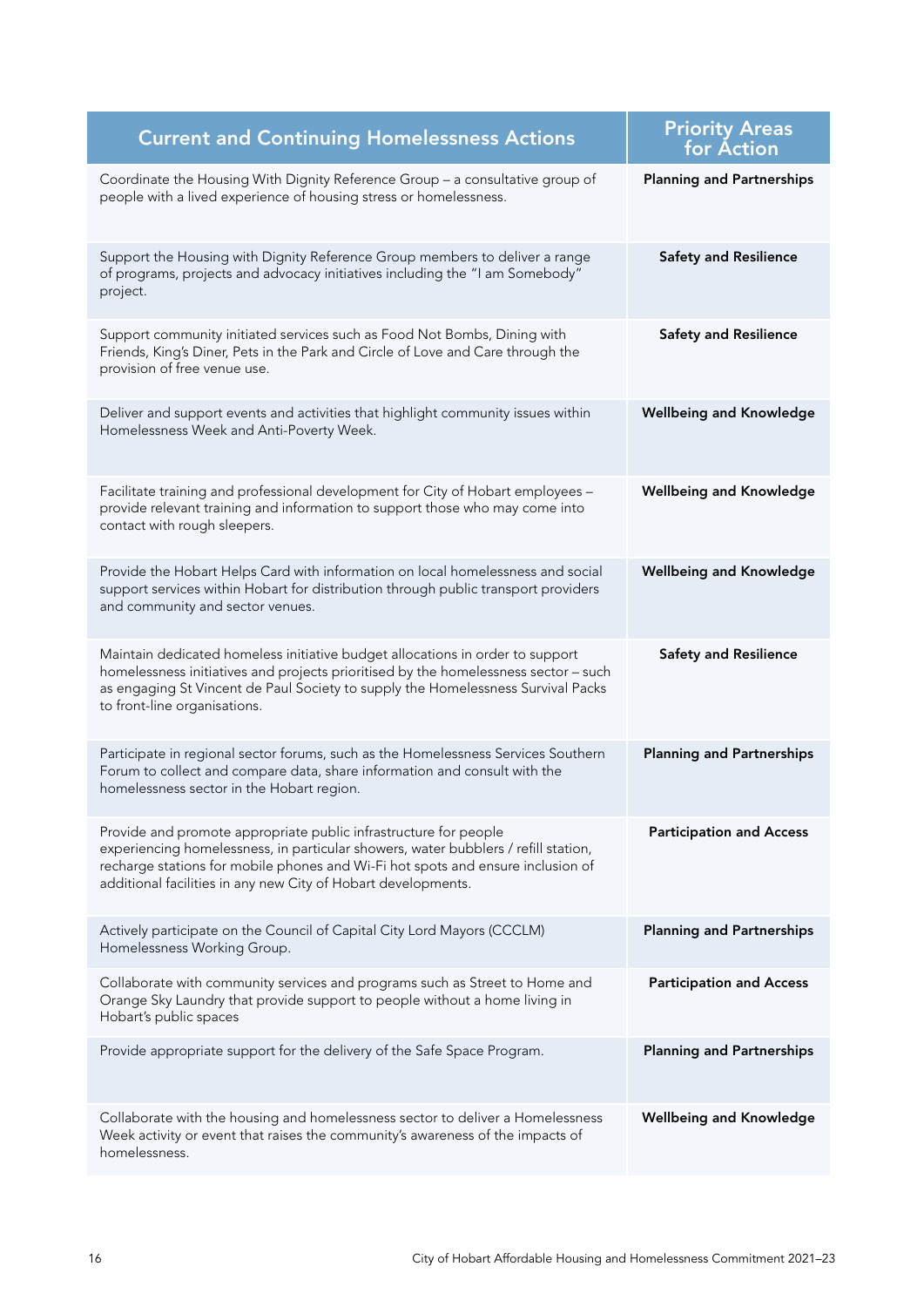| <b>New Homelessness Actions</b>                                                                                                                                                                                                                                                                                                                   | <b>Priority Areas</b><br>for Action |
|---------------------------------------------------------------------------------------------------------------------------------------------------------------------------------------------------------------------------------------------------------------------------------------------------------------------------------------------------|-------------------------------------|
| Explore the establishment of a PO Box facility in collaboration with Australia Post<br>and/or other service providers in a location suitable for those experiencing<br>homelessness.                                                                                                                                                              | <b>Participation and Access</b>     |
| Work with the affordable and social housing and homelessness sector to develop<br>community awareness raising resources such as posters, flyers, website<br>information, etc. that address stereotypes and biases and raises the broader<br>community's understanding of issues in relation to affordable and social housing<br>and homelessness. | <b>Wellbeing and Knowledge</b>      |
| Consider the employment of a dedicated City of Hobart employee to work closely<br>with the homelessness sector and coordinate the City's actions in relation to<br>homelessness.                                                                                                                                                                  | <b>Planning and Partnerships</b>    |
| Collaborate with service providers to explore further opportunities/venues within<br>the City to increase the number of large lockers available to people experiencing<br>homelessness.                                                                                                                                                           | <b>Participation and Access</b>     |
| Increase promotion and awareness of community initiated support services such as<br>Food Not Bombs, Dining with Friends, King's Diner, Pets in the Park and Circle of<br>Love and Care, through dedicated resourcing.                                                                                                                             | <b>Wellbeing and Knowledge</b>      |
| Consider a targeted grant funding round within the City of Hobart Community<br>Grant Program to support events, projects and programs that support community<br>members experiencing homelessness and/or that address or raise awareness of<br>affordable housing and/or homelessness issues with the broader community.                          | <b>Planning and Partnerships</b>    |
| Engage with other agencies to increase the community's awareness of actions that<br>can assist with lowering the cost of accommodation such as measures to reduce<br>energy consumption and/or increase energy efficiency.                                                                                                                        | <b>Wellbeing and Knowledge</b>      |
| Engage with the Housing with Dignity Reference Group to further develop the<br>"I am Somebody" project or similar community awareness raising projects.                                                                                                                                                                                           | <b>Wellbeing and Knowledge</b>      |
| Engage with Southern Tasmanian Councils through the Greater Hobart<br>Homelessness Alliance to identify opportunities to share resources, coordinate<br>response and address homelessness issues across the region.                                                                                                                               | <b>Planning and Partnerships</b>    |
| Collaborate with Clarence City, Glenorchy City and Kingborough Councils to<br>identify specific opportunities to share resources, coordinate response and address<br>homelessness issues within Greater Hobart.                                                                                                                                   | <b>Planning and Partnerships</b>    |
| Deliver and support community awareness raising activities that emphasise the<br>social and economic benefits of mixed-use housing developments in order to<br>counter oppositional viewpoints associated with these types of developments in<br>local neighborhoods.                                                                             | <b>Wellbeing and Knowledge</b>      |
| Engage with the Australian Housing and Urban Research Institute (AHURI)<br>and Housing & Community Research Unit (UTas)                                                                                                                                                                                                                           | <b>Planning and Partnerships</b>    |
| Support the provision of the Orange Sky Laundry services on City of Hobart<br>property.                                                                                                                                                                                                                                                           | <b>Planning and Partnerships</b>    |
| Provide mobile phone charging stations through the Connected Hobart program,<br>to homelessness support services as well as at Council venues, in order to support<br>people experiencing homelessness                                                                                                                                            | <b>Participation and Access</b>     |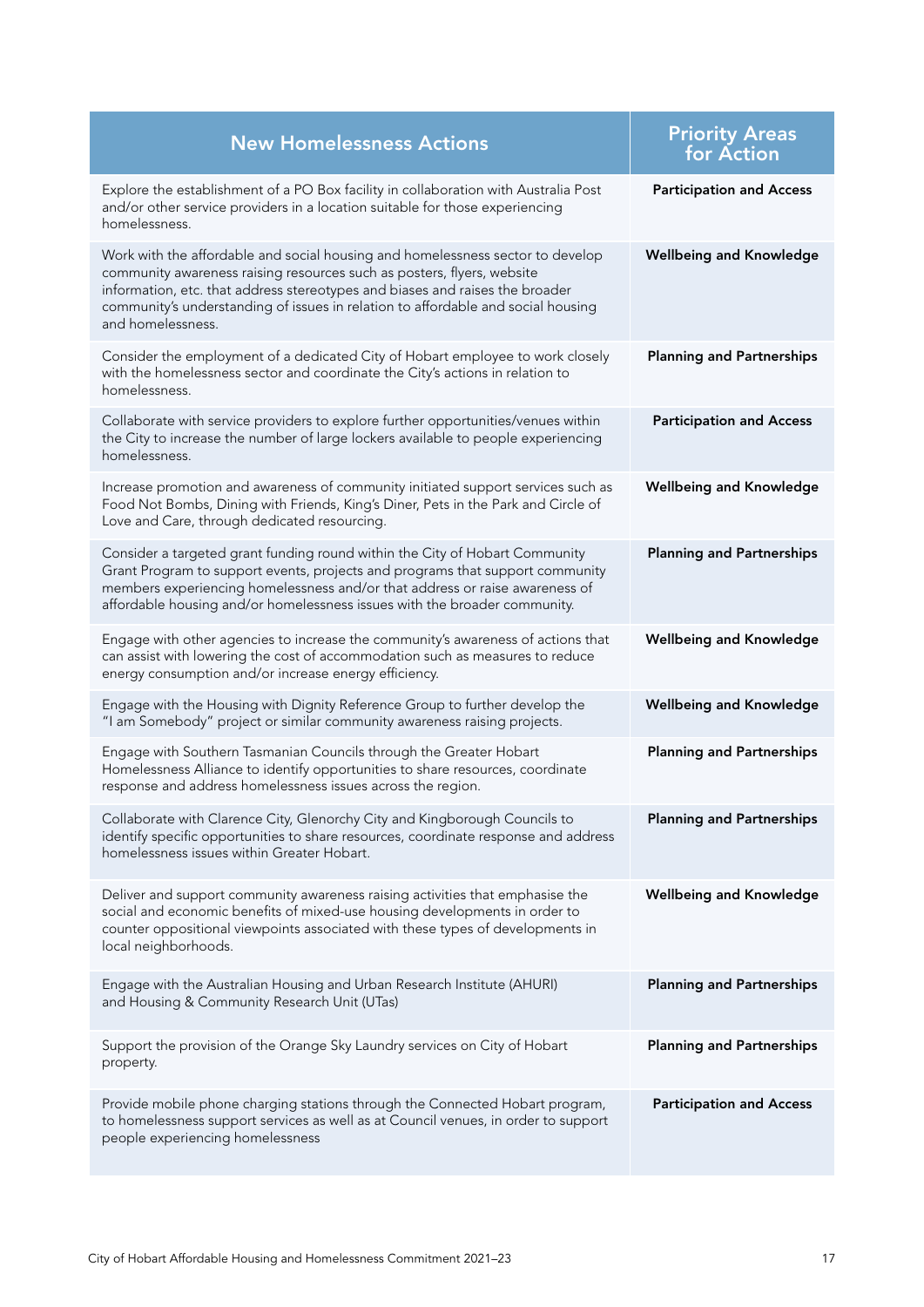## Governance and Review

We are committed to being transparent and accountable in the delivery of the Affordable Housing and Homelessness Commitment. We look to our community to guide us and provide feedback to strengthen our approach and delivery over time.

This Commitment will be updated every two years with an annual review to respond to community input and ensure currency. To support this Commitment, we have mechanisms to guide the delivery and review to ensure that the City remains focused on its Role and the Priority Areas for Action and to measure the effectiveness of the specific actions outlined within.

This document contains specific actions that may be of relevance to a number of the City's community reference groups. This includes the Access Advisory Committee, the Hobart Older Person's Reference Group, the Youth Advisory Squad and the Networking for Harmony Multicultural Reference Group.

With the above in mind, the governance and review of the Commitment will directly involve the following specific reference groups:

## COMMUNITY SECTOR REFERENCE GROUP

The Community Sector Reference Group provides high level partnership on a range of inclusion and equity initiatives and is supported by advisory groups directly relating to the areas of affordable housing and homelessness.

The group includes representatives from major community organisations in Hobart and the sector peak bodies. This group meets with City of Hobart officers quarterly to provide advice and input into the City's work, including identifying emerging issues and appropriate responses. The group also provides feedback

on the City's performance in relation to the Community Inclusion and Equity framework and monitors progress against the full City's suite of community commitments.

## GREATER HOBART HOMELESSNESS ALLIANCE (GHHA)

This group is convened by the Lord Mayor, the GHHA provides a forum for collaboration, information sharing and partnership between greater Hobart housing and homelessness sector stakeholders. While the Alliance is focused on improving policy, practice and service delivery to achieve better long term outcomes for people who are homeless or at risk of homelessness it also has a role in ensuring any local work that the Council is involved in supports and value adds to work being undertaken at a regional level.

## HOUSING WITH DIGNITY REFERENCE GROUP

This group meets bi-monthly to discuss affordable and homelessness issues in and around Hobart. The reference group is made up of people with a lived experience of housing stress and/or homelessness that are passionate about making a change. Members provide advice and assistance to City of Hobart employees and Elected Members.

The City of Hobart continues to build upon existing partnerships while creating new strategic partnerships to enable cohesive, collaborative responses to local challenges.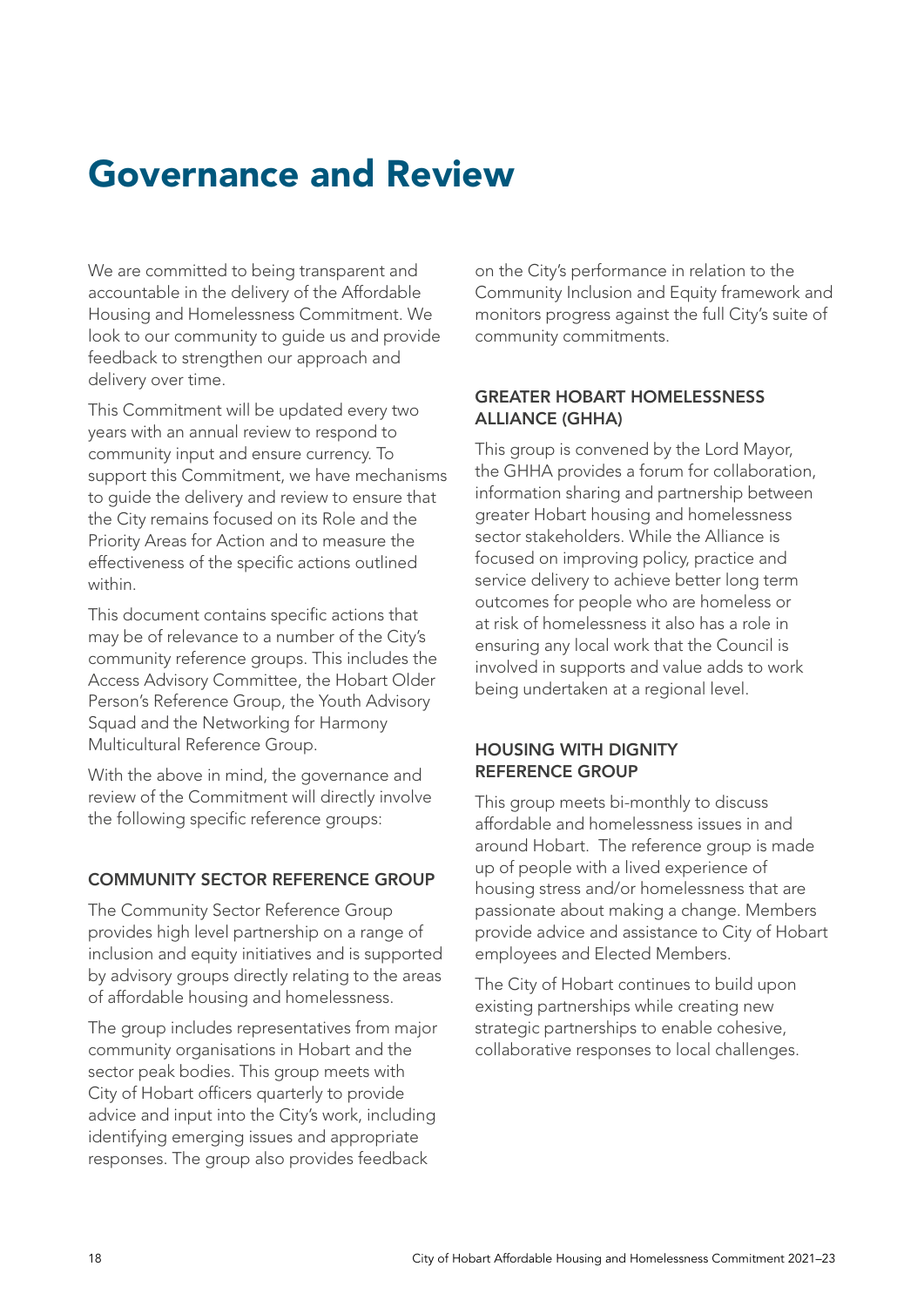Not providing direct services itself, the City relies on its partners as leaders and seeks to work with them to promote a city for all. Key partners include:

- Anglicare Tasmania
- Annie Kenny House
- Archdiocese of Hobart
- Baptcare
- Bethlehem House
- CatholicCare
- Centacare
- Colville Place
- Colony 47
- Common Ground
- Communities Tasmania
- Council On The Ageing
- Department of Health
- Flint House
- Food Not Bombs
- Hobart City Mission
- Hobart Women's Shelter
- Housing Choices
- Jireh House Inc.
- King's Diner
- Launch Youth
- Libraries Tasmania
- Link Youth Health
- Master Builders Tasmania
- McCombe House
- Mission Australia
- Orange Sky Laundry
- Pathways
- Planning Institute Australia (Tas)
- Property Council of Tasmania
- Salvation Army
- Shelter Tasmania
- Short of a Sheet
- St Vincent de Paul
- Tasmanian Council of Social Services (TasCOSS)
- Tenant's Union of Tasmania
- University of Tasmania
- Wesley Uniting Church
- Youthcare

In addition to working with groups mentioned above, the City will convene working groups as required to assist with the identification, coordination and delivery of events, project and programs that address affordable and social housing and homelessness issues, concerns and aspirations.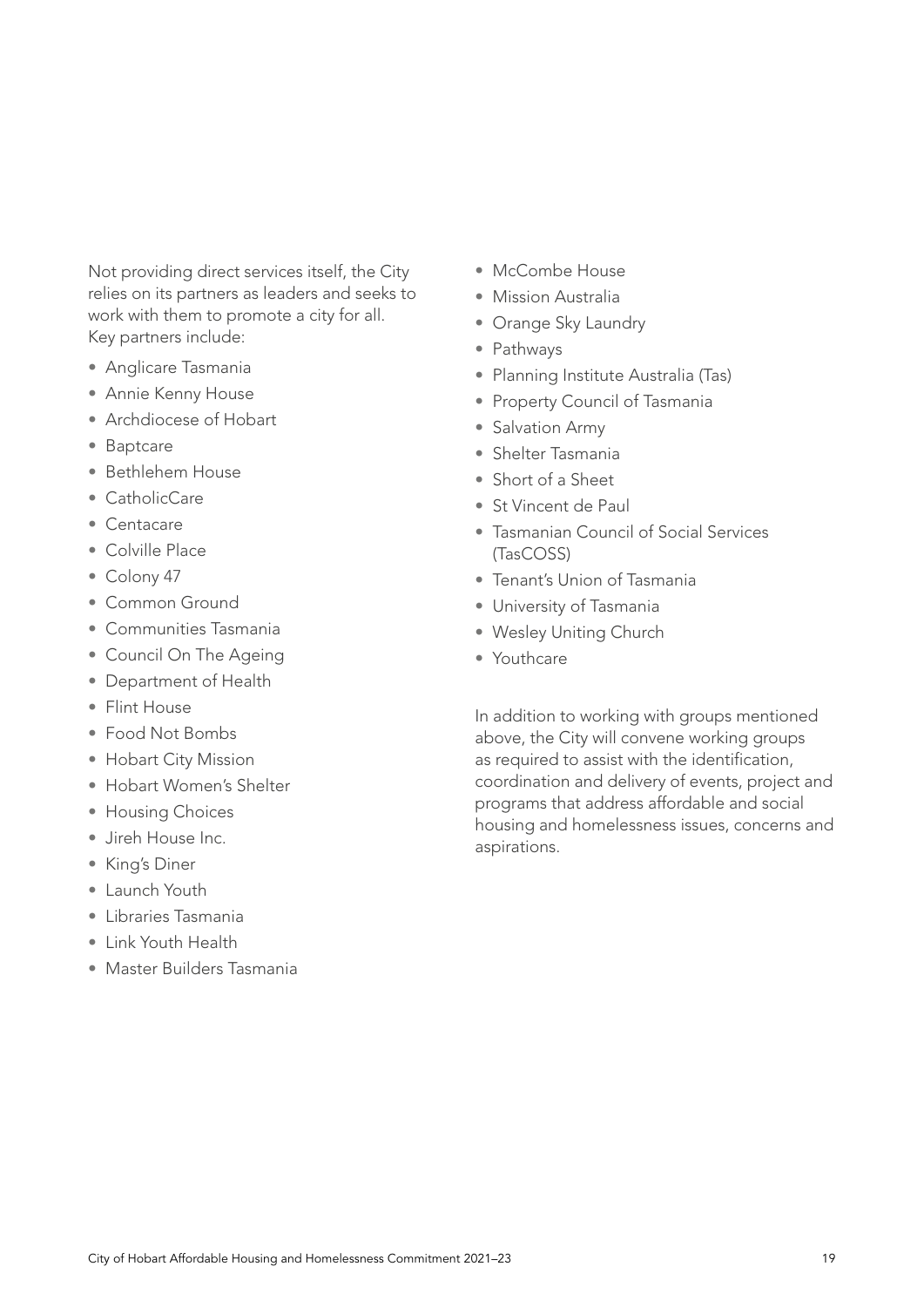## Working in Partnership

We use our connections and networks to enable participation in civic life. Our strong partnerships support collaboration across councils, community organisations, businesses and other levels of government.

In addition to the City's Strategic Plan outcomes, the Affordable Housing and Homelessness Commitment is aligned with and makes reference to a number of local and regional and strategic documents, processes and projects that have a significant impact on the Council's and the local community's ability to address regional housing and homelessness issues.

The Council is an active participant in the following strategies, plans and legislative structures and where appropriate takes the lead in ensuring their delivery.

## BROADER STRATEGIC PROJECTS

### Hobart City Dealvii

City Deal Partners will deliver a range of affordable and social housing options suitable for different household types, in locations close to where people work and services are delivered.

Within the term of the City Deal, Hobart will have a more diverse, affordable and inclusive housing mix to provide choices to meet our changing lifestyle and population needs.

### Greater Hobart Actviii

The object of this Act is to assist the Greater Hobart area councils and the State Government to better co-ordinate the efficient use of infrastructure, to increase access to infrastructure in all locations for persons of all abilities and needs, and to coordinate strategic planning and other actions in relation to future land use and development in the Greater Hobart area.

#### **MetroPlanix**

The Tasmanian Government and Greater Hobart Councils have jointly developed the Greater Hobart MetroPlan 2050 to implement the objectives of the Greater Hobart Act and the key themes in the Vision for Greater Hobart. The MetroPlan will also serve as a metropolitan update to the Southern Tasmania Regional Land Use Strategy.

The Greater Hobart Vision and MetroPlan will ensure a coordinated approach to shaping the future of Greater Hobart, to improve the supply, diversity and affordability of residential housing across Greater Hobart to 2050.

### Central Hobart Precincts Plan

The purpose of the Central Hobart Precincts Plan is to guide future growth in a way that will build on Hobart's position as a vibrant, flourishing, sustainable and globally appealing capital city, without compromising those qualities which already make the city unique.

The following specific actions may arise to implement the plan.

- Changes to planning scheme provisions.
- Changes to Council rates and charges.
- Capital investment and ongoing operating funding by the City of Hobart in works, buildings, events, marketing and services that support the precincts plan.
- Advocating to State Government for changes to legislation or funding arrangements and priorities.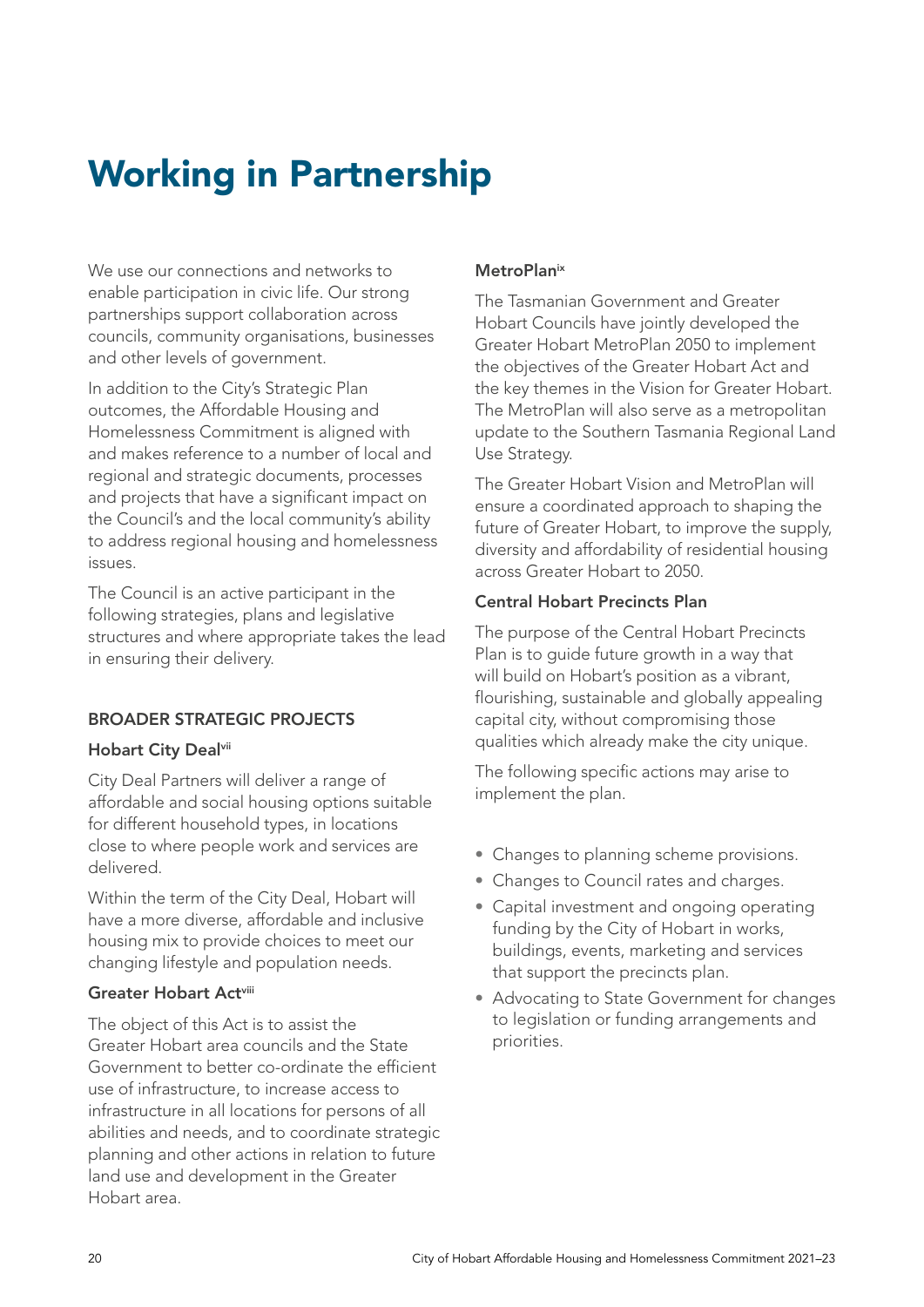As well as the above, the City of Hobart actively participates in and contributes to the development and review of the following Tasmanian Government strategies:

### Southern Tasmanian Regional Land Use Strategy  $2010-2035$ <sup>x</sup>

The strategy sets a vision and supporting principles and policies for managing land use and development within the southern region. According to the strategy, the Hobart city centre is the Primary Activity Centre and significant proportion of all employment within the region should continue to be focused in that area with high level of public amenity and high quality urban design provided.

### Tasmania's Affordable Housing Strategy 2015-2025<sup>xi</sup>

Through three approaches, Prevention, Targeted Early Intervention and Response this Strategy aims to achieve a decrease in the proportion of low income Tasmanian households experiencing housing stress, and a decrease in the proportion of Tasmanians experiencing homelessness.

While supportive of this strategy, the role that local government can play in its implementation is quite limited, with the majority of actions being delivered by state government agencies or not-for-profit organisations.

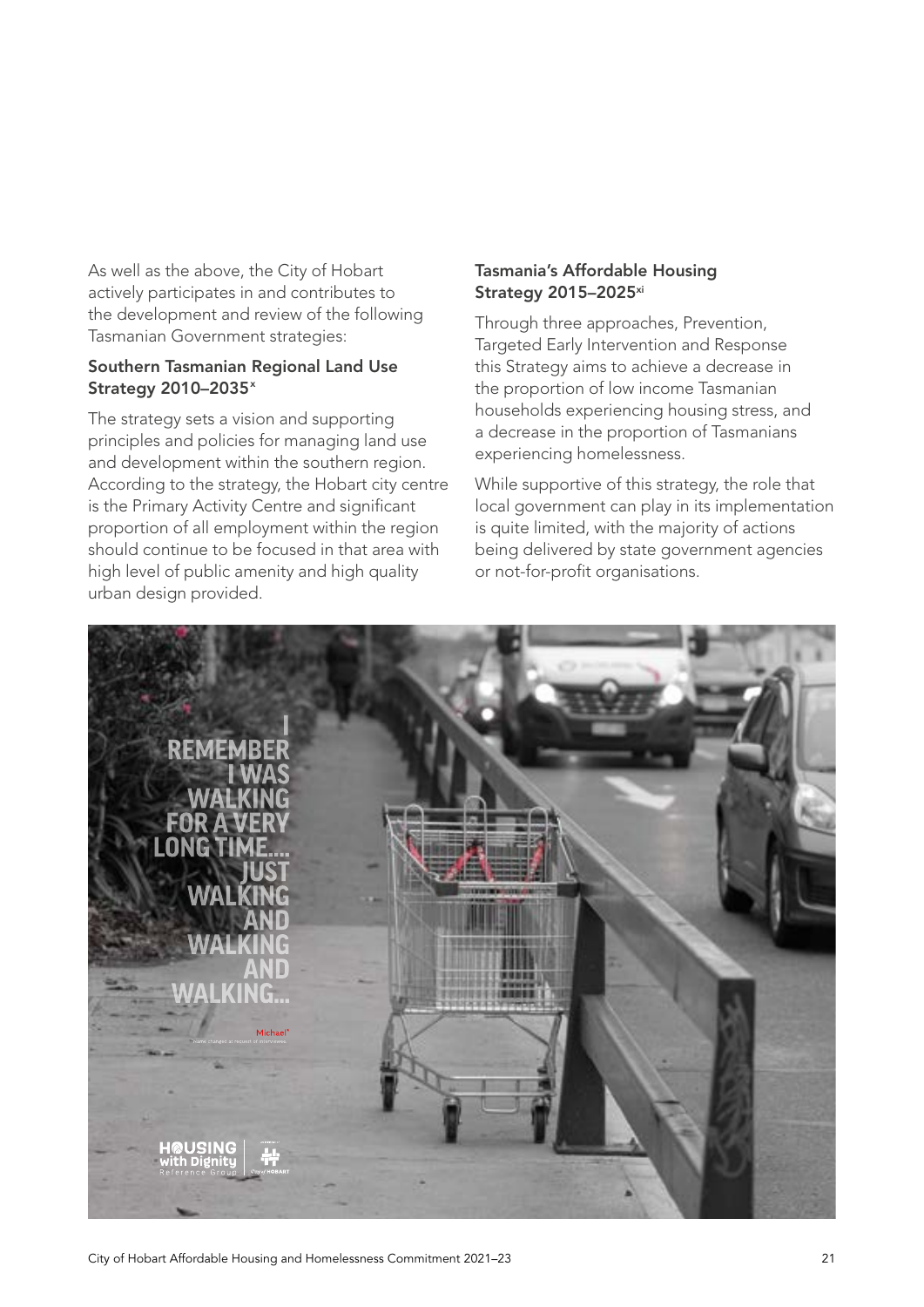## **Glossary**xii

The following glossary provides definitions of commonly used words and terms used often in relation to affordable housing and homelessness. For a full glossary please refer to Shelter Tasmania's factsheet 'Guide to Housing and Homelessness Terms'.

- Accessible. An accessible home is designed to meet the needs of people requiring higher level access, and usually designed and built with a specific person's needs in mind. An accessible house meets Australian Standard AS 1428.1-2001, Design for access and mobility, and is able to accommodate wheelchair users in all areas of the dwelling.
- Affordable Housing. The standard test for affordable housing is that a household in the lower 40 per cent by income should not pay more than 30 per cent of their gross income on housing, known as the 30/40 rule. In a broader sense, housing is generally considered to be 'affordable' if the household members are not in housing stress after they have paid for their housing, whether renting of buying. Housing is unaffordable for a household when paying their housing cost leaves them in housing stress or living in poverty.
- Affordable Rental Housing. In the broadest sense, this can include any rental housing where the household can pay their rent without falling into housing stress or hardship. Affordable rental housing also has a technical sense which means a form of housing for low–moderate income households where the rent is set at a proportion (e.g. 75 or 80 per cent) of the rent that would normally be charged for the property in the private rental market. This technical sense of affordable rental housing is different from social housing where the rent is usually set as a proportion of the tenant's income.
- Community Housing. Housing managed by non-profit, non-government organisations. In lutruwita/Tasmania, most community housing is social housing where management of large tranches of public housing has been transferred from Housing Tasmania (the Department of Communities) to a group of large, registered Community Housing Providers.
- Community Housing Providers. (CHPs) are not-for-profit organisations which provide housing at below market rents usually to low income earners and other specific target groups.
- Homelessness. When a person does not have a home or suitable accommodation that meets their needs. According to the Australian Bureau of Statistics (ABS) definition, people are considered to be experiencing homeless if their current living arrangement is in a dwelling that is inadequate, or has no tenure, or if their initial tenure is short and not extendible; or does not allow them to have control of, and access to space for social relations. This definition includes people who are 'couch surfing', living in overcrowded conditions and who don't have appropriate agency where they live, as well as people who are sleeping rough.
- Homelessness Week. Homelessness Week is a national week held in the first week of August each year, dedicated to raising awareness about Homelessness and the Services that support people experiencing homelessness, to highlight the lived experience of homelessness, to combat stereotypes.
- Housing Stress. A household is considered to be in 'housing stress' if its income is in the bottom 40 per cent of incomes and it is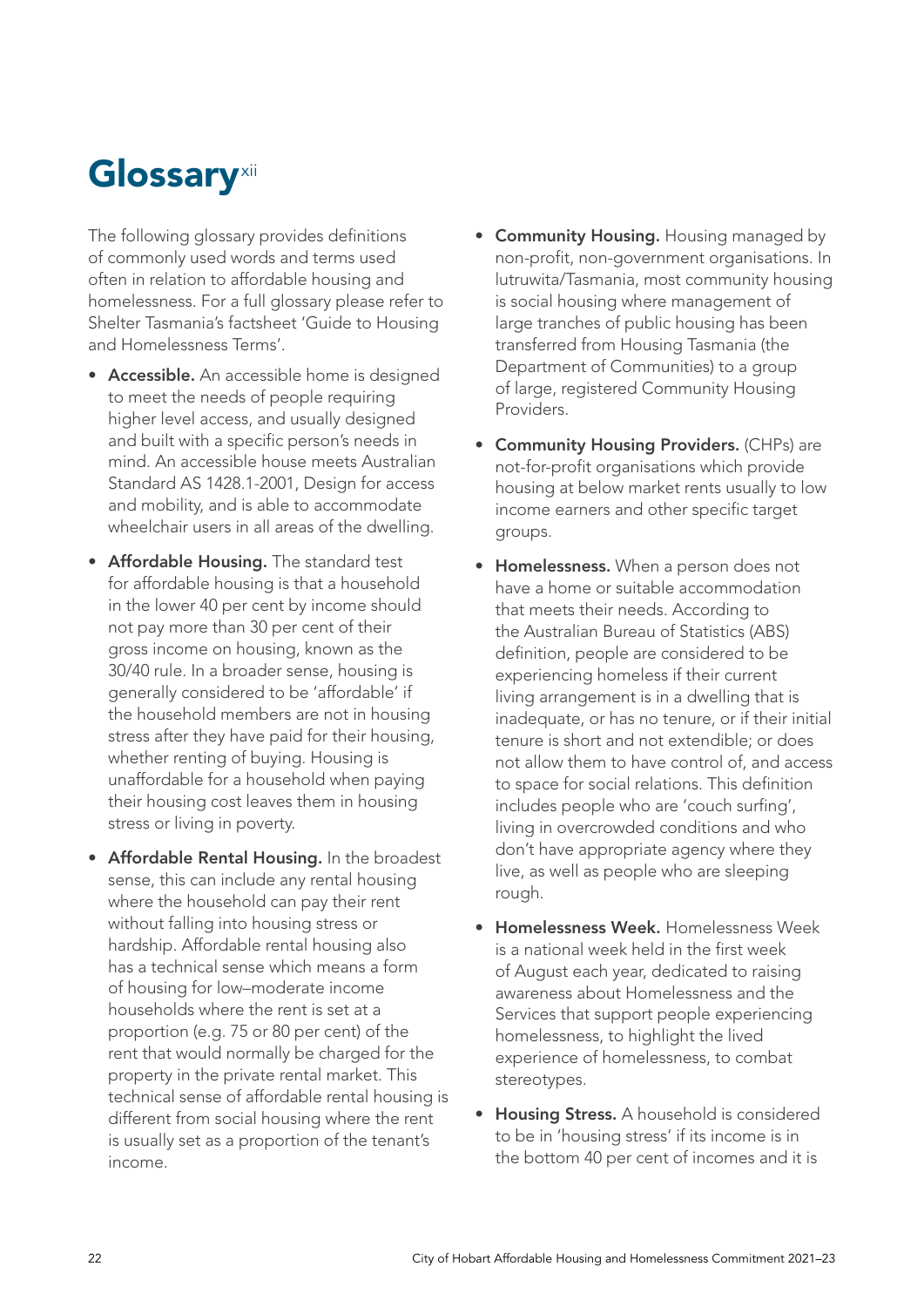paying more than 30 per cent of its income on housing. This may also be referred to as 'housing unaffordability'.

- Inclusionary Zoning. Inclusionary zoning is defined as a land use planning intervention by government designed to ensure that a proportion of a residential development includes a number of affordable and/or social housing dwellings. Inclusionary zoning can be mandated (compulsory) or encouraged by incentives for developers such as a density bonus, or reduction in fees or costs.
- Lived Experience. The knowledge gained from lived experience is understood in contrast to knowledge held by professionals and workers, which is gained from study or working in an area. Recognising lived experience means that the important and valuable knowledge or expertise that people have gained from their experience can significantly improve or lead the design, development and delivery of policy and services. For example, a person may have lived experience of homelessness, of health and mental health services or of a service provided by Centrelink. Related terms are 'consumer voice', 'consumer engagement', 'expert in experience', 'service user voice', and the like.
- Rough-Sleeping. People sleeping, or bedded down, in the open air (such as on the streets, or in doorways, parks or bus shelters); people in buildings or other places not designed for habitation (such as barns, sheds, car parks, cars, derelict boats, stations, or 'camps').
- Social housing. Affordable rental housing targeted to low-income households and provided on a 'long-term' basis (generally for as long as the household continues to need it). Social housing includes public

housing, some forms of community housing, Aboriginal rental housing, and some housing specifically designed for seniors. Social housing tenants typically pay an income based rent, and their homes are provided on a 'long-term' basis, generally for as long as the household continues to need it.

- Supported accommodation. A form of affordable rental housing where provision of housing is linked with provision of some form of support to the household. Supported housing is typically provided to people who are exiting homelessness, to people with disabilities or chronic health issues or to older people with low-level support needs.
- Transitional housing. Affordable rental housing provided on a short to medium term basis, typically to people exiting or 'at risk' of homelessness, while they wait for more permanent housing to become available.
- Universal housing design. A design practice which ensures that the dwelling is fully usable by a person with a disability without needing further modification.
- vii [https://www.hobartcitydeal.com.au/affordable\\_](https://www.hobartcitydeal.com.au/affordable_housing_and_urban_renewal) housing and urban renewal
- viii [https://www.legislation.tas.gov.au/view/html/](https://www.legislation.tas.gov.au/view/html/inforce/2019-12-25/act-2019-021) [inforce/2019-12-25/act-2019-021](https://www.legislation.tas.gov.au/view/html/inforce/2019-12-25/act-2019-021)
- ix [https://www.hobartcitydeal.com.au/archive/](https://www.hobartcitydeal.com.au/archive/oldddd/metro_plan) [oldddd/metro\\_plan](https://www.hobartcitydeal.com.au/archive/oldddd/metro_plan)
- x [https://www.planningreform.tas.gov.au/\\_\\_data/](https://www.planningreform.tas.gov.au/__data/assets/pdf_file/0009/559791/Southern-Tasmania-Regional-) [assets/pdf\\_file/0009/559791/Southern-Tasmania-](https://www.planningreform.tas.gov.au/__data/assets/pdf_file/0009/559791/Southern-Tasmania-Regional-)[Regional-Land-Use-Strategy-2010-2035-Effective-](https://www.planningreform.tas.gov.au/__data/assets/pdf_file/0009/559791/Southern-Tasmania-Regional-)[19-February-2020.PDF](https://www.planningreform.tas.gov.au/__data/assets/pdf_file/0009/559791/Southern-Tasmania-Regional-)
- xi [https://www.communities.tas.gov.au/\\_\\_data/assets/](https://www.communities.tas.gov.au/__data/assets/pdf_file/0014/30254/AHS_Strategy_Final.pdf ) [pdf\\_file/0014/30254/AHS\\_Strategy\\_Final.pdf](https://www.communities.tas.gov.au/__data/assets/pdf_file/0014/30254/AHS_Strategy_Final.pdf )
- xii Taken from [https://sheltertas.org.au/wp-content/](https://sheltertas.org.au/wp-content/uploads/2021/09/Shelter-Tas-Terms-with-cover-v2.docx-2.pdf) [uploads/2021/09/Shelter-Tas-Terms-with-cover-v2.](https://sheltertas.org.au/wp-content/uploads/2021/09/Shelter-Tas-Terms-with-cover-v2.docx-2.pdf) [docx-2.pdf](https://sheltertas.org.au/wp-content/uploads/2021/09/Shelter-Tas-Terms-with-cover-v2.docx-2.pdf)